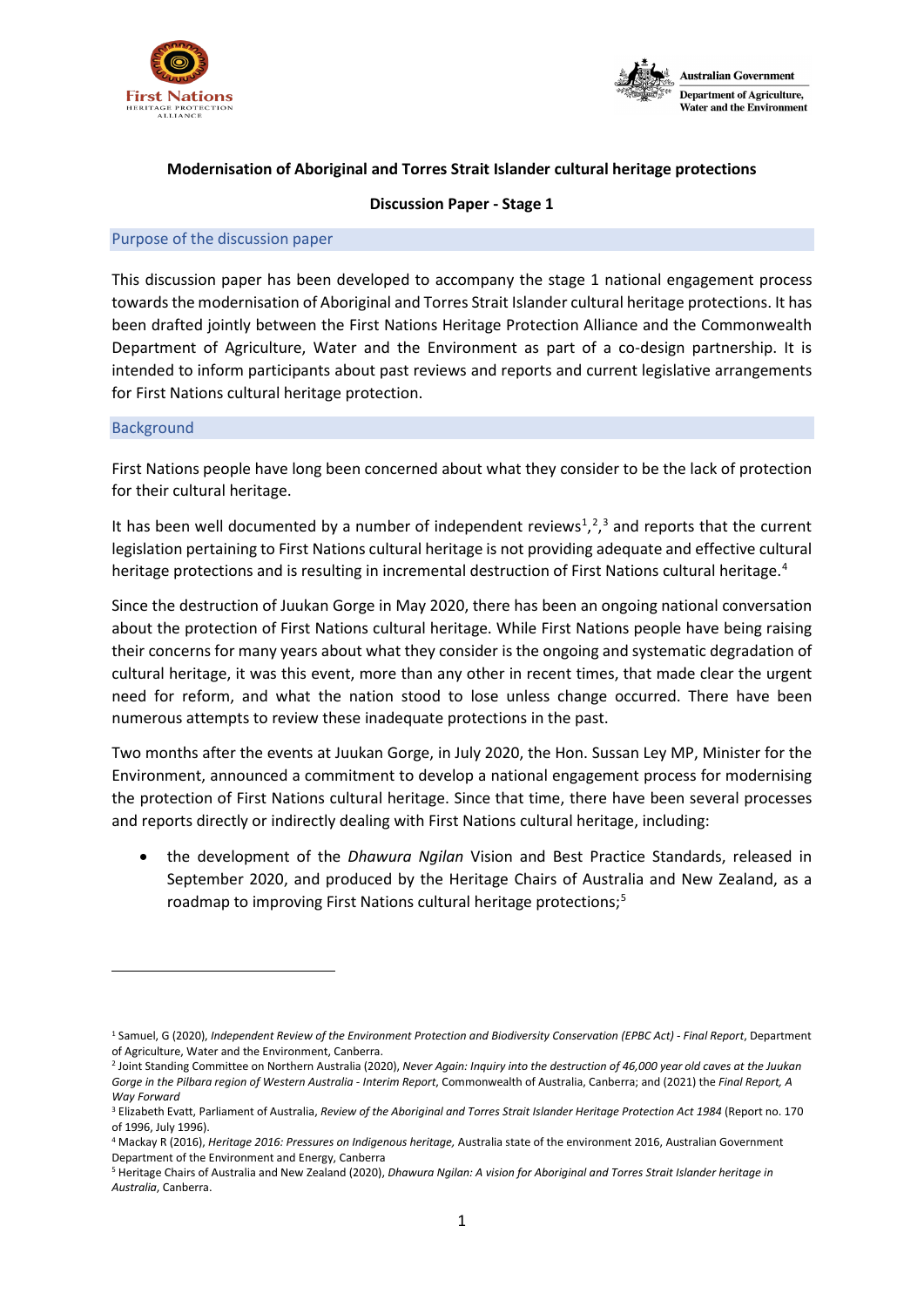



- the Independent Review of the *Environment Protection and Biodiversity Conservation Act*  1999 (**EPBC Act**), tabled October 2020 (Samuel Review);<sup>[6](#page-1-0)</sup> and
- the *Never Again* report, tabled December 2020, (**Interim Report**) and the *A Way Forward,* report, tabled October 2021 (**Final Report**), produced by the Parliamentary Joint Standing Committee on Northern Australia's Inquiry into Juukan Gorge[.7](#page-1-1)

Further, many State and Territory governments are currently, or soon to undertake reviews of their own legislation.

### The conversation so far

The protection of First Nations heritage is a matter of importance for all Australians.

Many First Nations people, their organisations, concerned members of the wider community, as well as industry representatives, have already made considerable contributions, through written submissions and in person consultations, to the development of the reviews, reports and standards that were listed in the **[Background](#page-0-5)** section of this paper, as well as others that pre-date them.

These prior review processes will inform this engagement process which will seek to learn, and to build from the past, and to be mindful that in interrogating these issues, there is potential to re-ignite past traumas.

For that reason, it should be made clear that this process is not about just identifying problems, which to a large extent have already been examined, but is about finding real and tangible solutions. The solutions developed through this process will be put to the Minister for the Environment, and the First Nations Heritage Protection Alliance who can then consider the various options for reform through a partnership process.

### What has been said in past reviews?

Over a period spanning 26 years, various reviews have been undertaken to assess the effectiveness of Commonwealth legalisation in protecting First Nations cultural heritage. These reviews include:

- the *Review of the Aboriginal and Torres Strait Islander Heritage Protection Act 1984* (**Evatt Review**), released in 1996;<sup>[8](#page-1-2)</sup>
- the *Commonwealth Discussion paper on the Aboriginal and Torres Strait Islander Heritage Protection Act 1984* (**ATSIHP Act**), released in 2009;*[9](#page-1-3)*

<span id="page-1-1"></span><span id="page-1-0"></span><sup>6</sup> Samuel, G (2020), *Independent Review of the EPBC Act- Final Report*, Department of Agriculture, Water and the Environment, Canberra. <sup>7</sup> Joint Standing Committee on Northern Australia (2020), *Never Again: Inquiry into the destruction of 46,000 year old caves at the Juukan Gorge in the Pilbara region of Western Australia – Interim Report*, Commonwealth of Australia, Canberra; and (2021) the Final Report, *A Way Forward*.

<span id="page-1-2"></span><sup>8</sup> Elizabeth Evatt, Parliament of Australia, *Review of the Aboriginal and Torres Strait Islander Heritage Protection Act 1984* (Report no. 170 of 1996, July 1996).

<span id="page-1-3"></span><sup>9</sup> Department of Environment and Heritage, *The Aboriginal and Torres Strait Islander Heritage Protection Act 1984: Guide to purposes, applications and decision-making*, August 2009.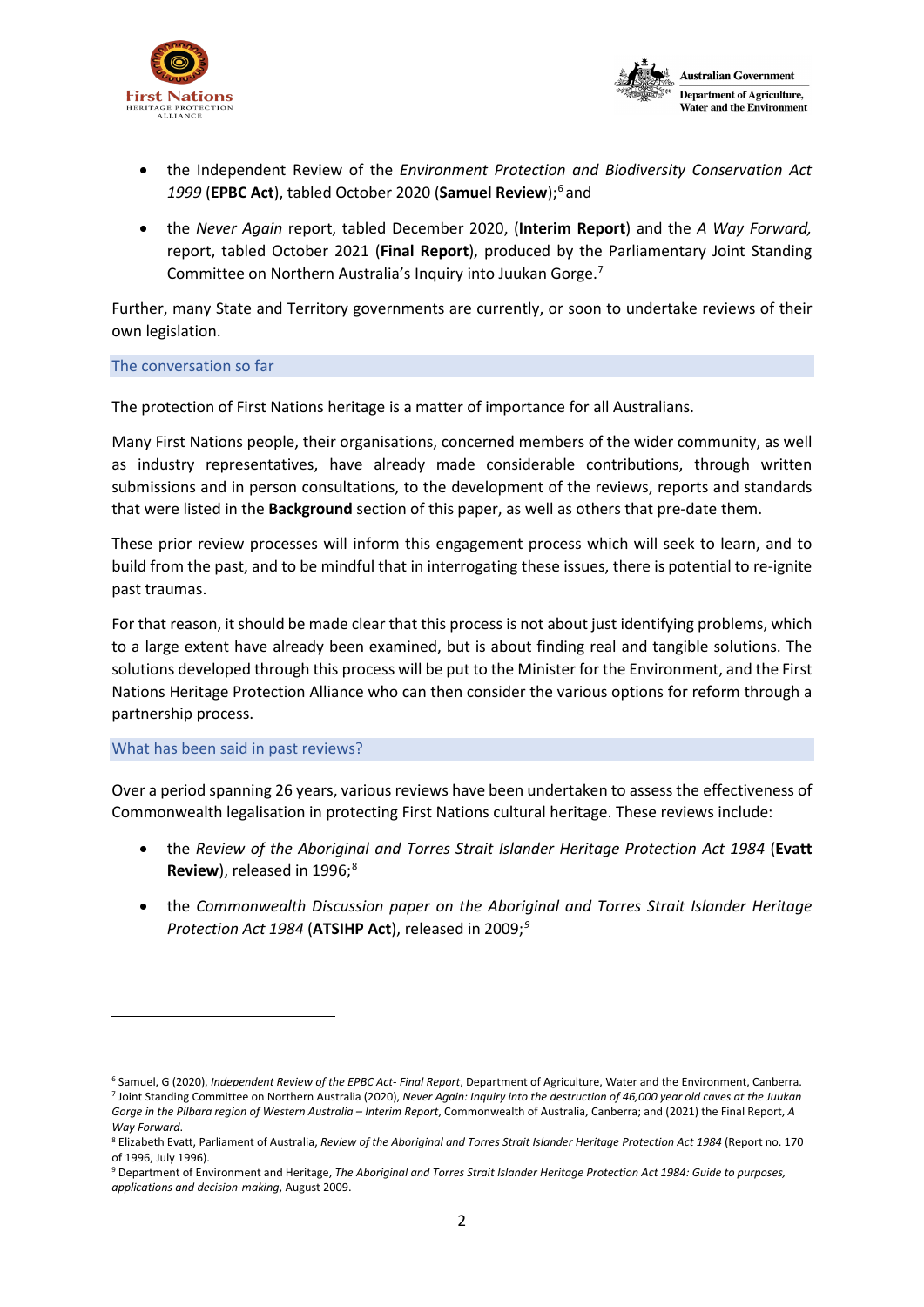



- the *Australian Environmental Act: Report of the Independent review of the Environment Protection and Biodiversity Conservation Act 1999*, Canberra (**Hawke Review**), released  $2009;^{10}$  $2009;^{10}$  $2009;^{10}$  and
- in the wake of Juukan Gorge, the *Dhawura Ngilan* Vision and Best Practice Standards<sup>[11](#page-2-1)</sup>, the Samuel Review  $(2021)^{12}$  $(2021)^{12}$  $(2021)^{12}$ , and the Interim and Final Reports of the Parliamentary Joint Standing Committee on Northern Australia.

All of these reviews found that Commonwealth cultural heritage laws needed to be amended or replaced in order to be effective mechanisms for cultural heritage protection. They noted that the ATSIHP Act, which was only ever intended as an interim measure, was never replaced by more comprehensive legislation as intended. A further recurring theme from these reviews is that the integration between cultural heritage matters, native title and Aboriginal land rights legislation was never achieved.

The reviews consistently recommended the development of national cultural heritage standards to ensure a consistent and/or best practice approach to cultural heritage protections. Dhawura Ngilan went so far as to develop best practice standards that should be applied across all jurisdictions.

The more recent reviews suggest that Commonwealth legislation should align, embed or ratify principles from the *United Nations Declaration on the Rights of Indigenous People* (**UNDRIP**) and international treaties such as the *Convention for the Safeguarding of the Intangible Cultural Heritage 2003.* Furthermore, past reviews have found that Native Title, Aboriginal Land Rights and other Commonwealth legislation, intersect with, and should appropriately consider cultural heritage matters, and noted that this could be achieved either through amendments to relevant legislation, or through the development of new Commonwealth cultural heritage legislation to replace existing legislative functions and/or to facilitate integration between existing legislation.

All reviews called for a greater role for First Nations peoples in cultural heritage matters, including recommendations to mandate engagement with First Nations peoples, and/or a national cultural heritage advisory body made up of First Nations peoples with the authority to approve or deny cultural heritage protection applications.

The State of the Environment report, released every five years, is a comprehensive national assessment of the state of the environment. Previous reports have identified significant risks to cultural heritage<sup>[13](#page-2-3)</sup>. The next State of the Environment report is due in 2022, and relevant findings will be incorporated into subsequent documentation for this co-design process.

Truth-telling around cultural heritage destruction has also emerged as a theme. More efforts are needed for education and awareness with industry, government and broadly across Australia about the damage and destruction of cultural heritage sites.

<span id="page-2-0"></span><sup>10</sup> Hawke, A (2009), *The Australian Environmental Act: Report of the Independent review of the Environment Protection and Biodiversity Conservation Act 1999*, Canberra.

<span id="page-2-1"></span><sup>11</sup> Heritage Chairs of Australia and New Zealand (2020), *Dhawura Ngilan: A vision for Aboriginal and Torres Strait Islander heritage in Australia*, Canberra.

<span id="page-2-3"></span><span id="page-2-2"></span><sup>12</sup> Samuel, G (2020), *Independent Review of the EPBC Act - Final Report*, Department of Agriculture, Water and the Environment, Canberra. <sup>13</sup> Commonwealth of Australia 2017-2018, *Australia State of the Environment 2016.*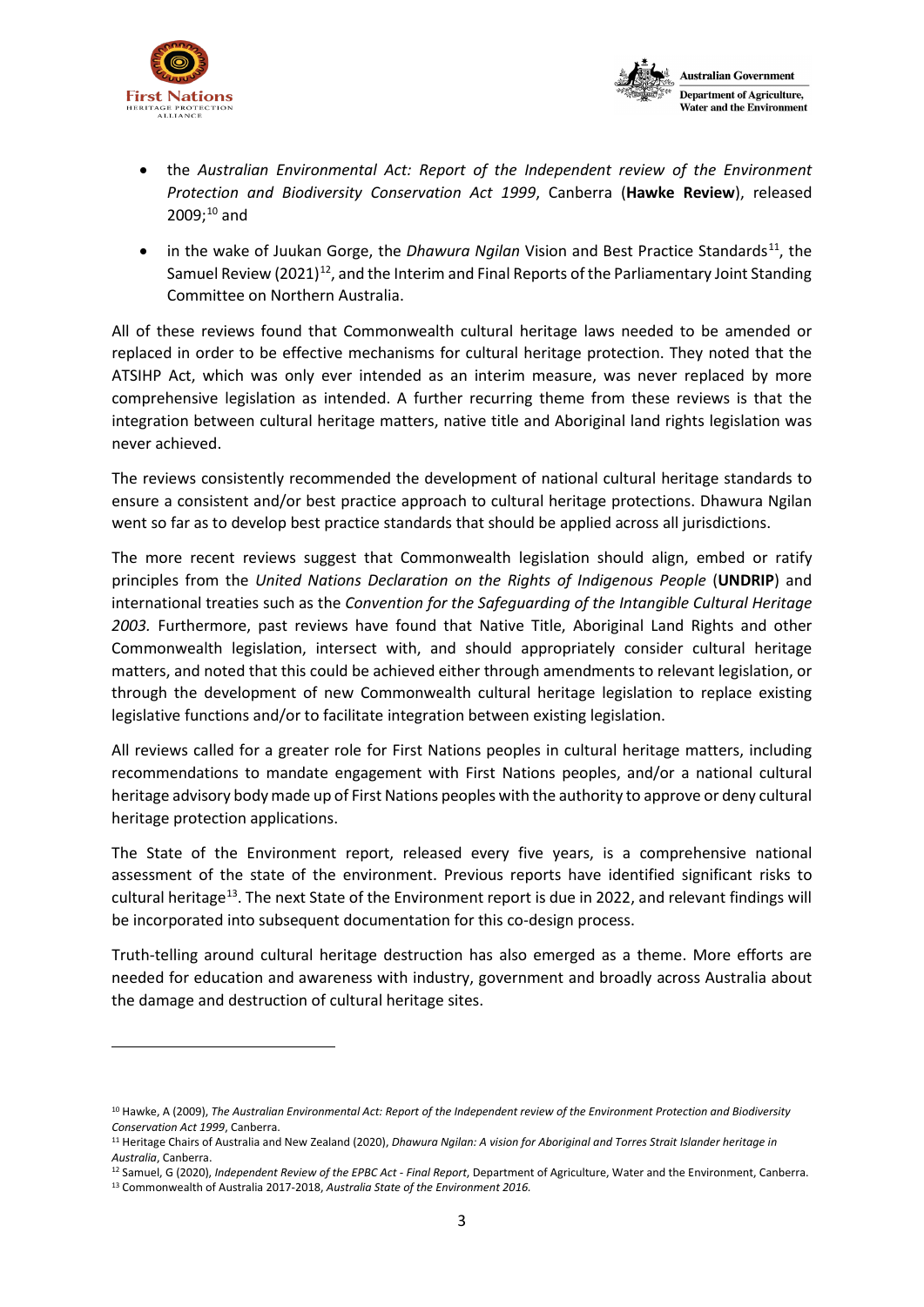



More recent reviews also called for greater resourcing for Native Title Prescribed Bodies Corporate (PBCs) to engage in the management of their cultural heritage, and greater resourcing for cultural heritage management more broadly.

The EPBC Act reviews recommended greater involvement of First Nations peoples in environmental matters and better recognition of traditional knowledge, sciences and Indigenous lands (such as Indigenous Protected Areas).

## First Nations views

First Nations people have long advocated for reform to First Nations cultural heritage protections and have engaged in the range of reviews and other processes to date. The following common themes and views are evident from First Nations submissions to a number of reports and reviews (summarised as **Appendix 1**):

- First Nations people need to be in control of their cultural heritage, and their free, prior and informed consent should be obtained in any dealings with that heritage
- First Nation cultures have intersecting tangible and intangible dimensions that are inextricably connected to a broader concept of Country encompassing land and waters that are not bounded by State and Territory jurisdictions
- Increased consistency across jurisdictions is needed through applying strong national standards to protect First Nations cultural heritage.
- State and Territory legislation is failing to protect First Nations cultural heritage.
- Commonwealth legislation is viewed as ineffective at protecting cultural heritage. <sup>[14](#page-3-0)</sup>
- There are conflicts between the pressures of economic development and the need to protect cultural heritage. The failure to protect First Nations cultural heritage threatens industry's social licence to operate.
- Australia is failing to meet its international obligations under the *UNDRIP*.
- Protection of cultural heritage involves management and resourcing beyond just legislative measures.

# Other stakeholder views

The Australian Government recognises the urgent need to lift the standards on First Nations cultural heritage protection and is committed to cultural heritage reform through a co-design process with First Nations peoples.

<span id="page-3-0"></span><sup>14</sup> In relation to the Commonwealth's Aboriginal and Torres Strait Islander Heritage Protection Act 1984, as of February 2022, only 12 declarations have been made in favour of protecting First Nations heritage, out of the 573 applications received since the commencement of the Act in 1984.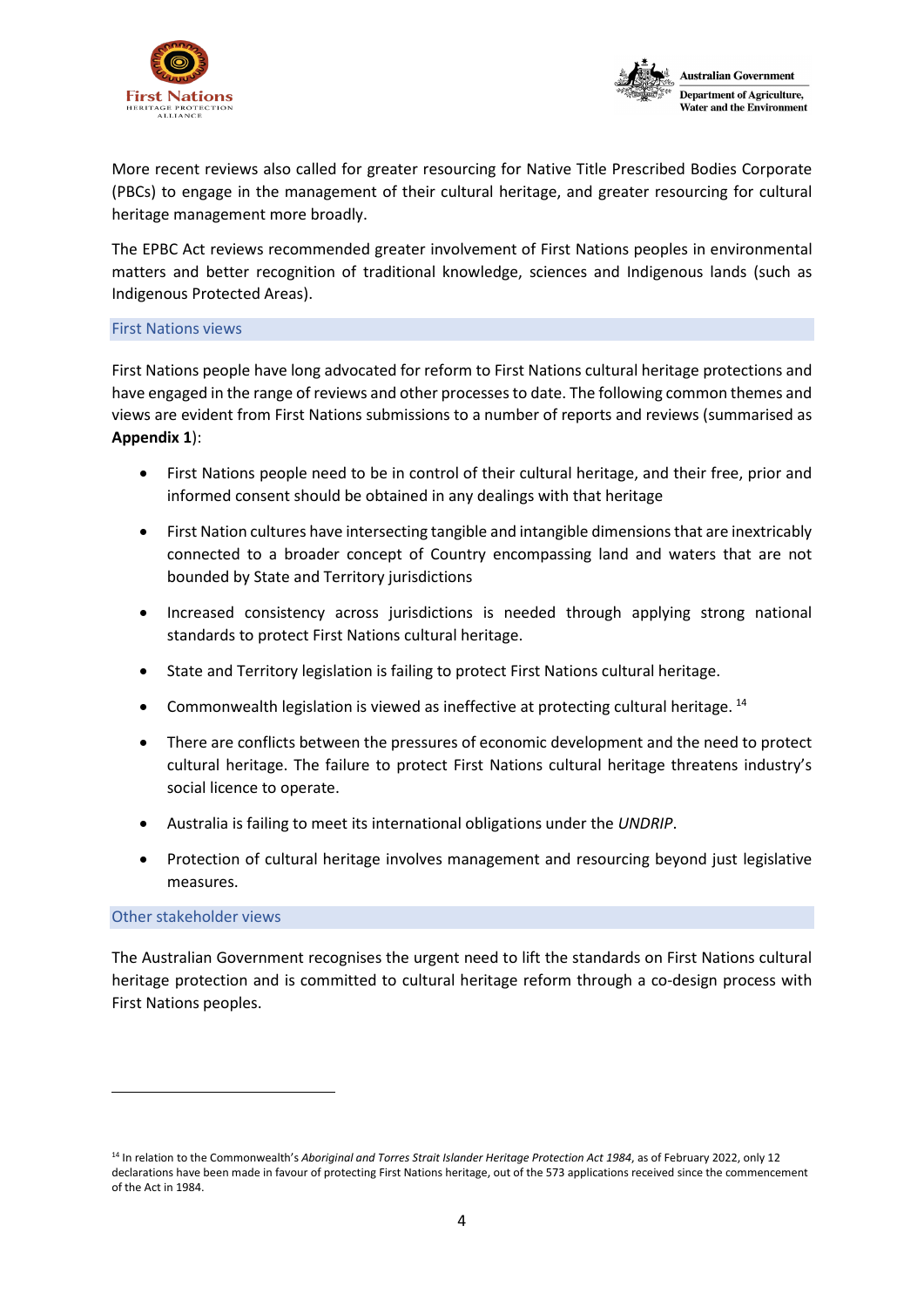



There are a range of stakeholders that are interested in reforming cultural heritage protections, with many having common objectives such as:

- the need for increased certainty for cultural heritage protection and management;
- working collaboratively with First Nations people on matters of cultural heritage, particularly during the scoping and design of new projects and facilitating open and ongoing dialogue with First Nations people;
- supporting engagement, partnership and consultation with First Nations people; and
- achieving greater consistency in the cultural heritage legislative and policy frameworks.

Through this national engagement process, it is essential that the views of interested stakeholders and the broader community are canvassed to gain a better understanding of the changes that are necessary to improve the legislative and policy settings affecting First Nations cultural heritage to realise the common objectives.

Existing Cultural Heritage Protection Legislation

The legislative framework for the protection of First Nations heritage is currently primarily a matter for State and Territory governments. All states and territories have laws that protect various types of First Nations heritage.

A summary of the legislation in each jurisdiction is at **[Appendix 2](#page-17-0)**.

In general, First Nations heritage protection laws can protect areas, places and objects of cultural significance to First Nations people, as well as the remains of First Nations people. Some schemes also incorporate mechanisms to protect intangible heritage. Most jurisdictions' legislation include the ability for the relevant Minister to make protection orders, enter conservation agreements, and/or impose development controls to prevent activities that could damage First Nations heritage. All jurisdictions' First Nations heritage legislation provide for criminal penalties.

The efficacy of these laws varies and is influenced by implementation and resourcing. Submissions by First Nations people to the 2021 Parliamentary Joint Standing Committee on Northern Australia's Inquiry into the destruction of Indigenous heritage sites at Juukan Gorge contained the following recurring themes:

- All First Nations heritage legislation should be consistent with the UNDRIP, including its principle of free, prior and informed consent;
- There is a power imbalance in current decision-making by politicians and bureaucrats, where destruction is approved at a high rate;
- Penalties and other enforcement measures for unauthorised cultural heritage destruction are an inadequate deterrent;
- Legislation on cultural heritage across different jurisdictions is inconsistent in scope, definitions, administration and enforcement; and
- Legislation needs to provide better recognition of and protection for intangible cultural heritage.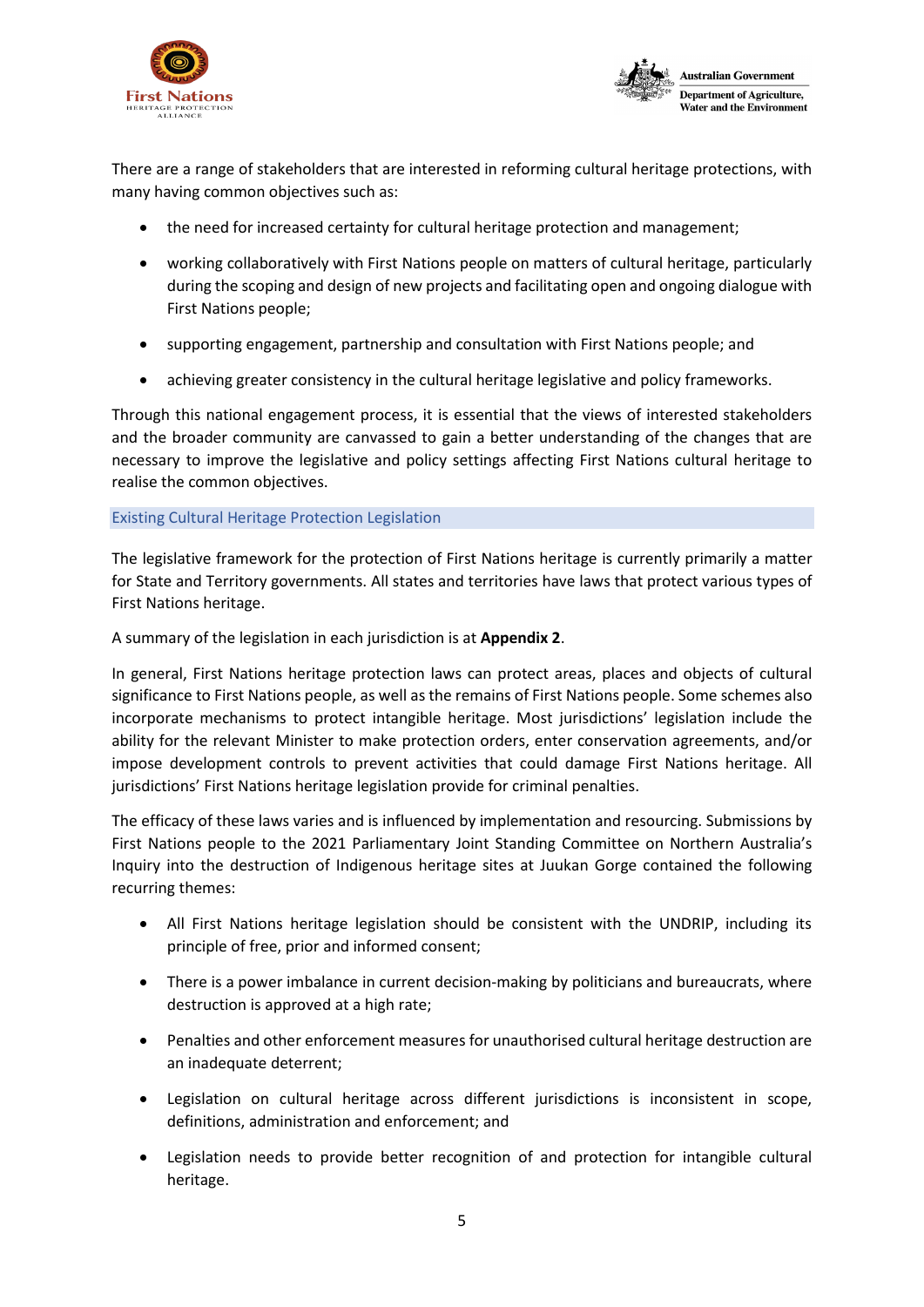



In recognition of deficiencies in state and territory legislation, a number of jurisdictions are undertaking reviews of their cultural heritage legislation.

Commonwealth protections are largely contained in the ATSIHP Act, and the EPBC Act.

The ATSIHP Act is legislation of last resort, available where State or Territory laws have failed to provide protections. It is also only activated when an application is made, placing the onus on First Nations people to take action against a known threat, rather than creating protection from the outset and without application. There are opportunities to modernise the legislative approach to provide the avenue for seeking protection of First Nations cultural heritage prior to a threat being imminent.

The EPBC Act is designed as a means of protecting a defined set of 'protected matters', including cultural heritage where it is of national significance, through assessment and approvals processes. Decision making power sits with the Minister for the Environment (or their delegate). The Act's threshold test of 'national significance' is an inappropriate test for cultural heritage, noting that Australia contains many diverse First Nations groups. The EPBC Act may, therefore, not be an appropriate avenue for the protection of First Nations cultural heritage. Other mechanisms could provide for consideration of significance at the regional or language-group level.

Finally, native title law, and the *Native Title Act 1993* (NTA), does not directly protect First Nations cultural heritage in an enforceable way.

Firstly, native title rights and interests are restricted to a narrow form of land tenure, with rights only capable of recognition on Crown land, where the rights have not been extinguished by a prior act of government, and the group has been able to maintain an ongoing connection with the land. While this means native title recognition is achievable in only some areas, cultural heritage exists across all forms of land tenure.

Secondly, while the NTA facilitates the recognition of certain traditional rights, it provides only limited procedural rights to claim groups and native title holders when a development is proposed. These include the right to receive notice, comment, or negotiate on development proposals. These rights do not allow a claim group or native title holders to stop or veto a project. While the NTA permits a development to be stopped on grounds of protecting tangible or intangible culture, the National Native Title Tribunal overwhelmingly approves developments. This occurs in a context where it falls on the native title party to discharge the burden of proof, operating within a constrained timeframe, and with limited resources, while often facing a distinct power imbalance.

### What do we want to hear about?

To help design reform options for further consultation, we want to hear your views about strengthening cultural heritage protections. An online survey will also be developed.

- 1. Do you support reform to current First Nations cultural heritage protections? What type of reforms do you think are a priority?
- 2. Have you been involved in a process or project that involved cultural heritage legislation? What was your experience?
- 3. Can you give any examples of best practice cultural heritage protection models or standards in other jurisdictions, whether in Australia or overseas?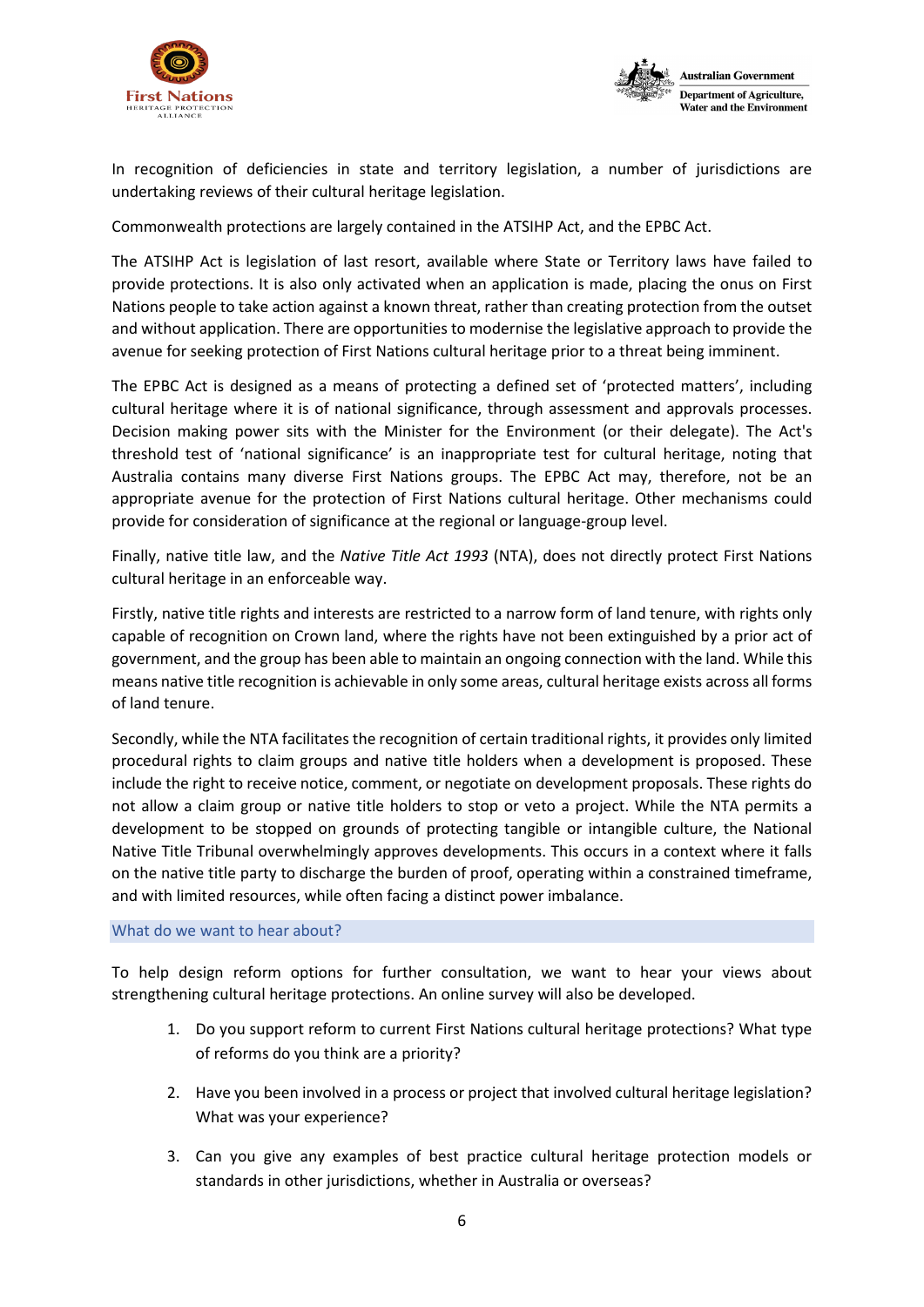



- 4. Do you have any experience of contractual mechanisms or other arrangements that limit or prevent First Nations people from freely discussing or seeking cultural heritage protections? If so, what was your experience?
- 5. Do you support the development of national standards for cultural heritage protection? If so, what should be the key priorities for national standards? How could the national standards be enforced?
- 6. Are you aware of Dhawura Ngilan? How could it be implemented, particularly relating to its four visions:
	- (i) to make First Nations people the custodians of their heritage;
	- (ii) that cultural heritage is central to Australian heritage;
	- (iii) that cultural heritage is managed consistently across jurisdictions; and
	- (iv) that First Nations heritage is recognised for its global significance.
- 7. What does Free, Prior and Informed Consent look like to you? How can Free, Prior and Informed Consent be achieved?
- 8. What does local decision-making look like in relation to cultural heritage management? Are you aware of any best practice decision-making models or standards?
- 9. How could all levels of government work with First Nations people to address the power imbalance in decision-making on cultural heritage matters?
- 10. Are there any other priorities around First Nations cultural heritage that you would like to raise, eg policy or administrative improvements, concerns around climate change, repatriation and sacred artifacts, or Indigenous Cultural Intellectual Property?

### What happens next?

A national consultation process will commence in the first quarter of 2022, with meetings scheduled across the country. The intention is to undertake online consultations and face-to-face consultations where practical to do so.

The priority in the first phase of consultation will be to hear from First Nations peak bodies or representative bodies who deal directly with cultural heritage through Native Title/ILUAs/Land Rights and heritage councils. Many of these groups may have already been consulted through the EPBC reviews, Juukan Gorge Inquiries or other cultural heritage reviews. To ensure these previous inputs are recognised, **[Appendix 1](#page-7-0)** includes a focus on First Nations submissions to key reviews.

Industry representatives, states and territories and the broader community will also be invited to participate as consultation proceeds. This national consultation process will then inform the development of a Policy Options Paper.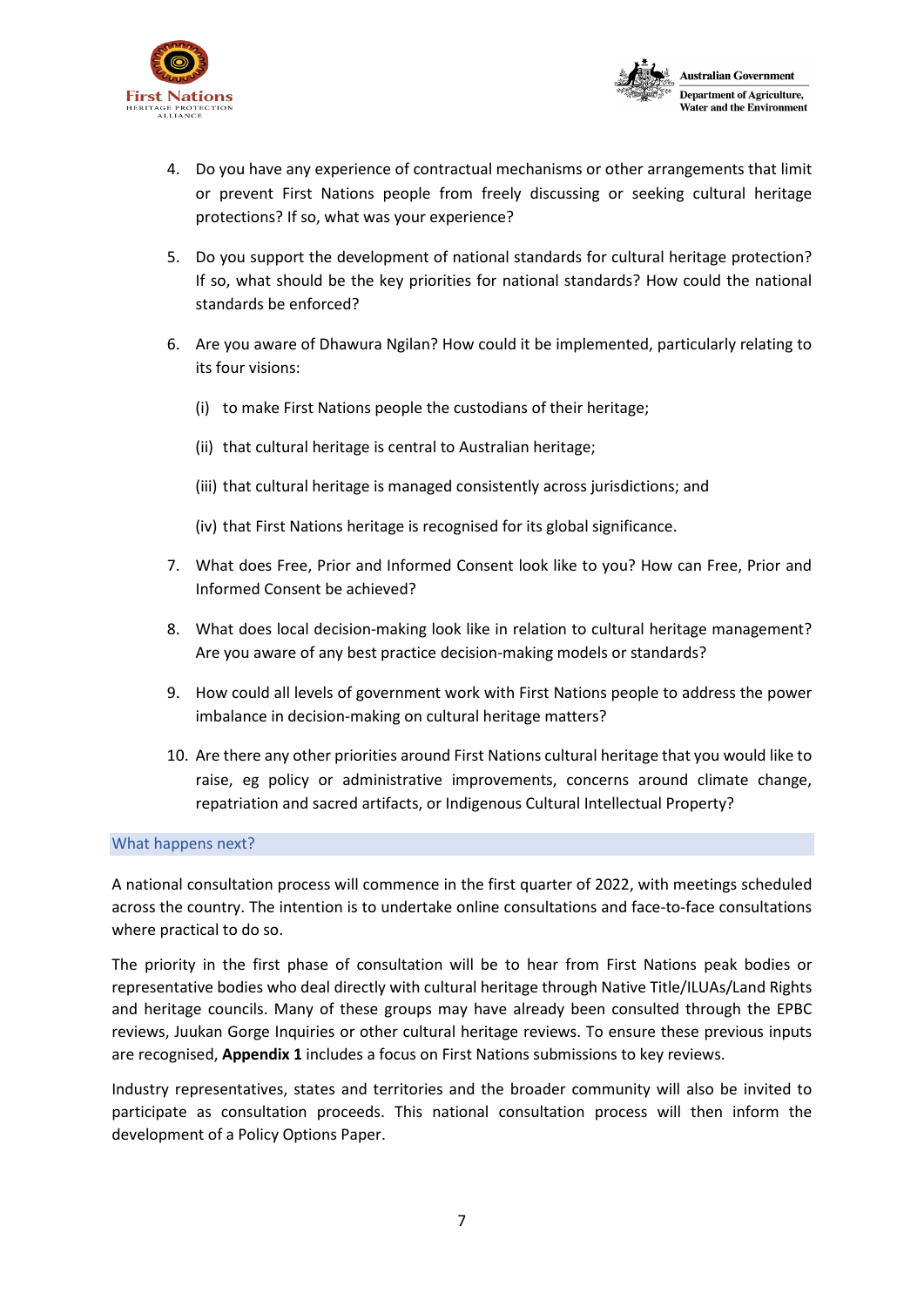



The Policy Options Paper will be endorsed by the First Nations Heritage Protection Alliance and the Department of Agriculture, Water and the Environment. It will analyse legislative gaps and take into consideration other independent reports and joint-parliamentary enquiries into First Nations heritage protection and other submissions made to these independent inquiries. a further process of national consultation will take place in mid-2022, in order to receive feedback on, and to refine, potential options for reform.

It is intended that by late 2022, the Minister for the Environment and the First Nations Heritage Protection Alliance will be provided with a finalised Options Report, outlining practical and implementable reform options to modernise cultural heritage protections.

How are stakeholders going to be informed about the outcomes of these consultations? Will the report be publicly available?

A summary of the findings from the consultation process will be made publicly available following its conclusion.

# Can we make written submissions?

Yes. While the process will focus primarily on face-to-face engagement which will inform our conversations and advice to Ministers, there is also an opportunity to make comments through an online survey which is under development.

## How will States and Territories be engaged?

The States and Territories play an important role in regulating and protecting First Nations cultural heritage and need to be part of any conversation around reform.

State and Territory governments will be included in consultations. The Minister for the Environment, and the Minister for Indigenous Australians, also convened a Ministerial Roundtable in September 2020, attended by all State and Territory Ministers responsible for First Nations affairs and heritage protection, at which they committed to undertake this national consultation process. Once consultation has commenced, it is also intended that a second Ministerial Roundtable will be convened with representatives from the First Nations Heritage Protection Alliance to discuss options for reform.

# Are First Nations people going to attend the roundtable? If so, who?

Yes. Ministers in the last roundtable agreed that an invitation should be extended to First Nations representatives. First Nations representatives will be determined by the First Nations Heritage Protection Alliance.

### Will there be further opportunities to comment?

<span id="page-7-0"></span>We will be open to community feedback and comments whilst the consultation process is taking place. However, once the Options Report is provided to the Minister, it will be at the Ministers discretion as to next steps, and whether there will need to be further opportunities to comment.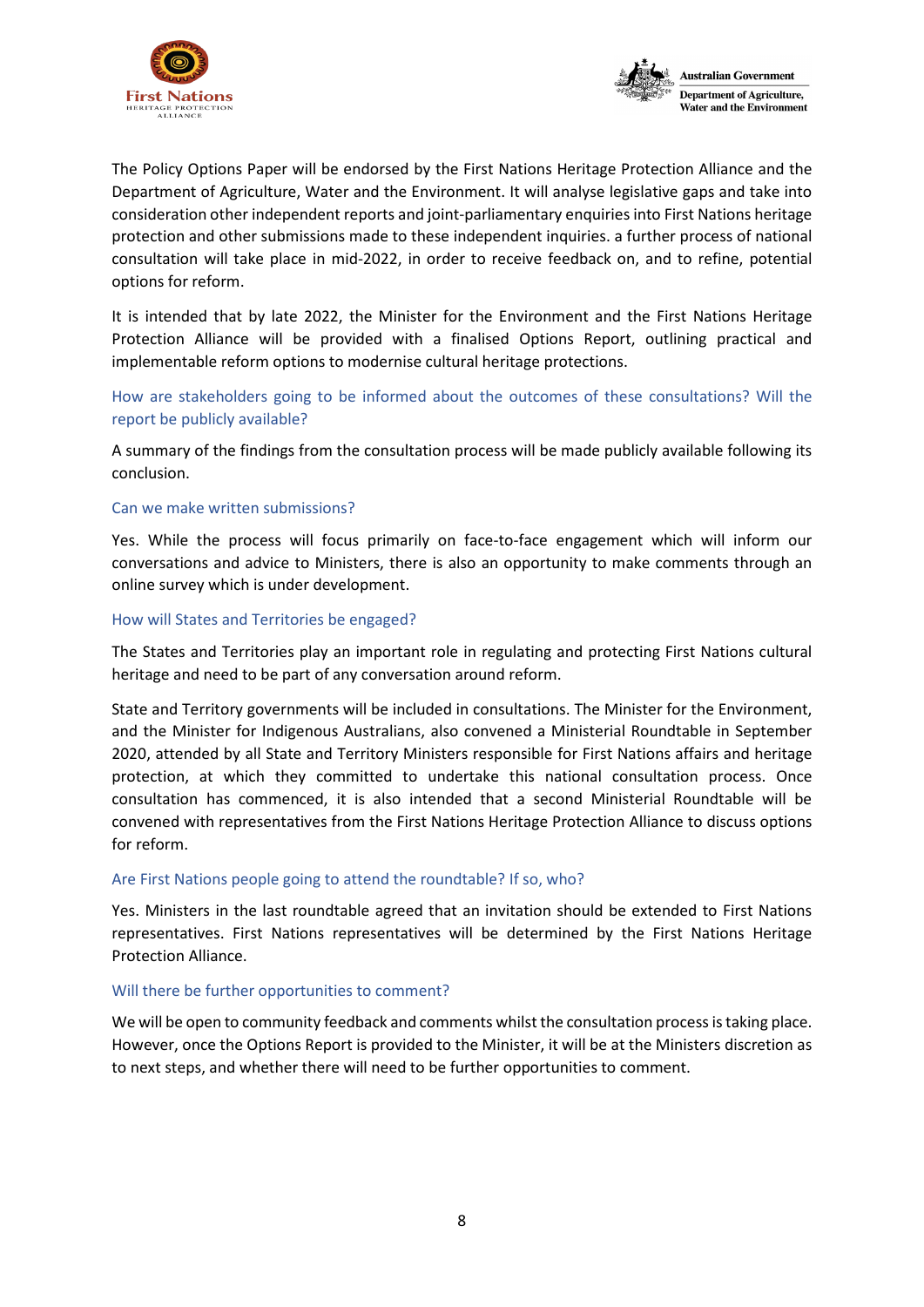



## **Appendix 1** – Summary of past reports and enquiries

This appendix is a brief summary of each of the reports and enquires that have reviewed or made recommendations about First Nations cultural heritage protections.

### **1. Dhawura Ngilan Vision and Best Practice Standards**

### **Background**

In May 2018, the Heritage Chairs and Officials of Australia and New Zealand (**HCOANZ**) expanded their membership to include representatives from First Nations heritage organisations from across Australia.

In October 2019, the Commonwealth hosted a HCOANZ Indigenous forum in Canberra, comprising the Chairs and Officials responsible for Indigenous heritage.

Inspired by the work of the Māori Heritage Council in New Zealand, and its visions for places of Māori heritage, *Tapuwae,* the group agreed that *Best Practice Standards for Indigenous Cultural Heritage Management and Legislation* (**Best Practice Standards**) should be drafted, to set a benchmark for the protection of First Nations cultural heritage in Australia. They also committed to support the development of a *Vision for Aboriginal and Torres Strait Islander heritage in Australia* (**the Vision**).

Following extensive consultation with First Nations stake holders and peak representative bodies, advisory councils and committees, the '*Dhawura Ngilan*: *Vision and Best Practice Standards*' were endorsed by the HCOANZ in September 2020.

These two documents – the Vision and the Best Practice Standards - provide a roadmap for improving approaches to First Nations heritage management in Australia.

# **The Vision**

Dhawura Ngilan embodies the long-held aspirations of Aboriginal and Torres Strait Islander people for their heritage, expressed around 4 vision statements:

- 1. Aboriginal and Torres Strait Islander people are the Custodians of their heritage. It is protected and celebrated for its intrinsic worth, cultural benefits and the wellbeing of current and future generations of Australians.
- 2. Aboriginal and Torres Strait Islander heritage is acknowledged and valued as central to Australia's national heritage.
- 3. Aboriginal and Torres Strait Islander heritage is managed consistently across jurisdictions according to community ownership in a way that unites, connects and aligns practice.
- 4. Aboriginal and Torres Strait Islander heritage is recognised for its global significance.

Under each vision statement are key areas of focus. They take the form of recommendations to guide the actions of all Australian governments for the next decade, including:

• All jurisdictions adopt and work towards achieving the Best Practice Standards;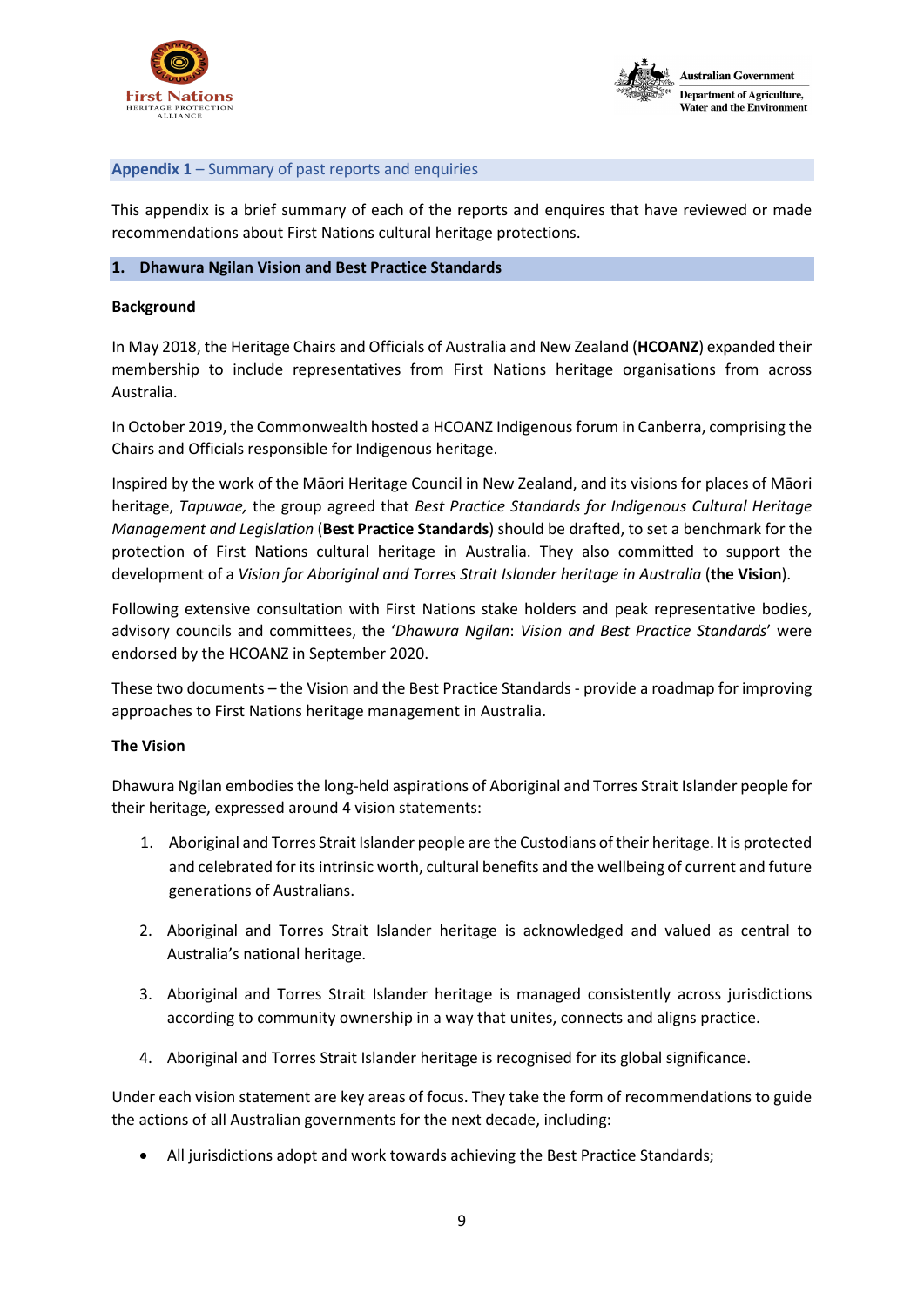



- Australia embraces truth-telling about our heritage and our heritage lists reflect the truth;
- All jurisdictions work with Australian collecting institutions to return ancestors to First Nations communities in a coordinated way;
- Heritage Chairs support increased focus on identifying and taking forward First Nations' heritage places for inscription on the World Heritage List.

It is expected that all jurisdictions will develop implementation plans and associated targets to address the key areas of focus and will report on progress.

# **The Best Practice Standards**

The Standards describe structures and processes for Indigenous Cultural Heritage (ICH) legislation that conform with the Self-Determination principles of UNDRIP. The recommended Best Practice Standards are that:

- Definitions in legislation recognise the fact that ICH is a living concept;
- Legislation is structured so that it provides a blanket protection for ICH subject only to authorisations granted with the consent of affected Indigenous peoples;
- Authorisation is made by an Indigenous organisation that is genuinely representative of Traditional Owners. Legislation should include mechanisms for the identification and appointment of an organisation that can genuinely be accepted as the 'representative organisation' of the affected community to undertake this role;
- ICH issues are considered early in any development process;
- Indigenous communities are provided with adequate resources to manage ICH processes;
- Enforcement regimes are effective and broadly uniform;
- Regimes for the management of Indigenous ancestral remains and secret or sacred objects are based on the primacy of Traditional Owners;
- Recognition of frontier conflict sites is undertaken only with the participation and agreement of affected Indigenous communities.

The purpose of the Best Practice Standards is to operate as a guide for jurisdictions moving to review and reform the First Nations cultural heritage legislation and management processes. They inform the process of a development of a nationally uniform standards that has the capacity to operate as part of an integrated framework of Commonwealth, State and Territory First Nations cultural heritage legislation.

The Best Practice Standards are consistent with the UNDRIP and as a foundational principle, state that First Nations peoples are entitled to expect cultural heritage protection legislation will uphold the international legal norms contained in the UNDRIP. The Best Practice Standards provide clear guidance on:

- Basic principles to underpin legislation;
- Basic structures of legislation;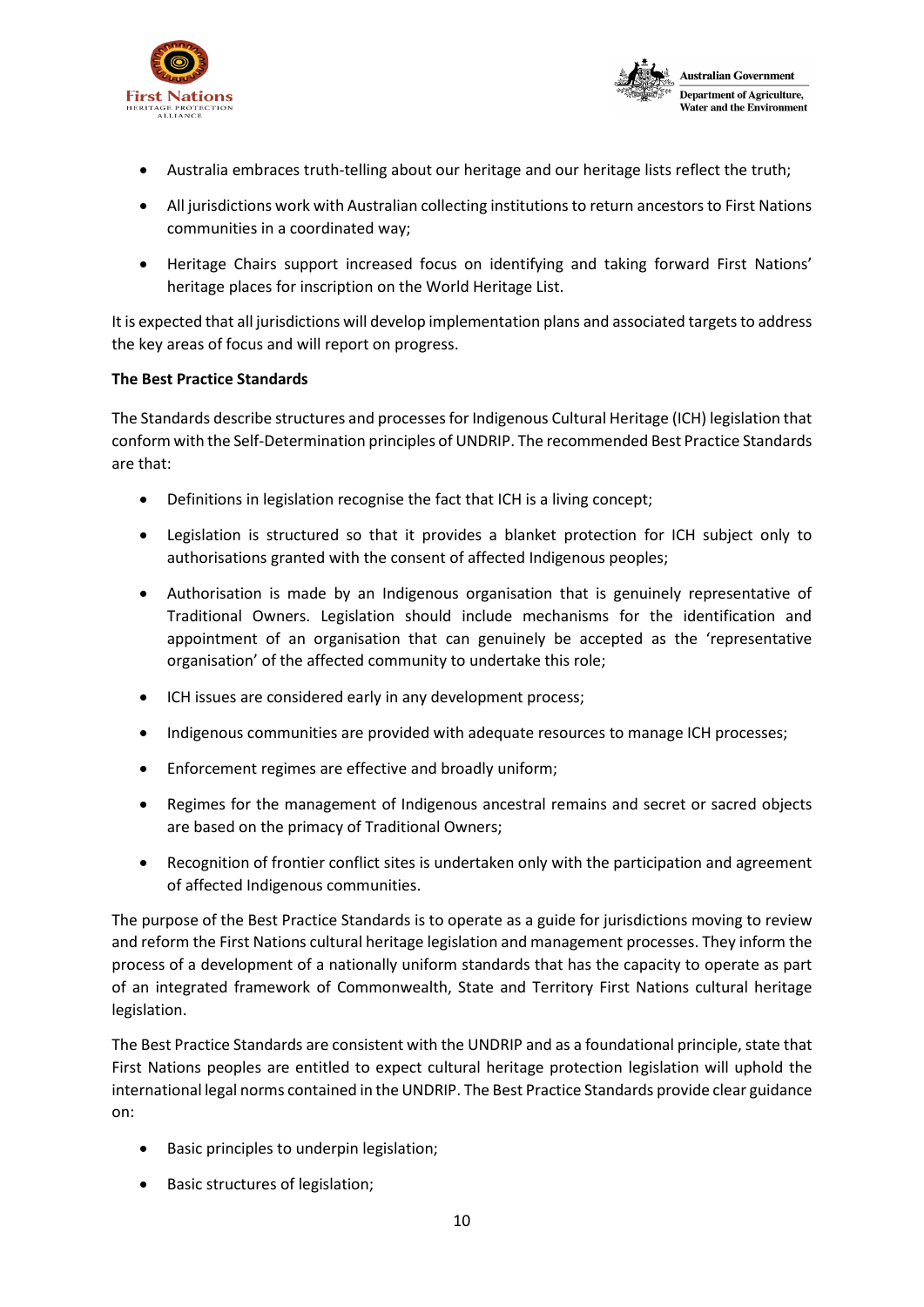



- Definitions of 'Indigenous Cultural Heritage';
- How to incorporate principles of self-determination;
- Process;
- Resourcing participation;
- Resourcing compliance and enforcement;
- Indigenous ancestral remains;
- Secret and sacred objects; and
- Nation legislation and intangible Indigenous cultural heritage.

## **2.** *Independent Review of the EPBC Act*

### **Background**

The *Environment Protection and Biodiversity Conservation Act 1999* (EPBC Act) is the Australian Government's key piece of environmental legislation.

The EPBC Act enables the Australian Government to join with the states and territories in providing a truly national scheme of environment and heritage protection and biodiversity conservation. The EPBC Act focuses Australian Government interests on the protection of matters of national environmental significance, with the states and territories having responsibility for matters of state and local significance.

Every 10 years there is an independent review into the operations of the EPBC Act. The first review, the Hawke Review found that there needs to be both better recognition of the role and better promotion of Indigenous knowledge when it comes to biodiversity and conservation. The *Independent Review of the EPBC Act- Final Report October 2020* by Prof Graeme Samuel AC found that the EPBC Act is not fulfilling its objectives as they relate to the role of Indigenous Australians in protection and conserving biodiversity and heritage and promoting the respectful use of knowledge. The operation of the Act forgoes the enormous benefits that can be derived when Indigenous knowledge is fully considered in decision-making.

# **Independent EPBC Act review recommendations relating to First Nation matters**

Hawke 2009, First Independent Review of the EPBC Act

### **Recommendation 3**

(5d) recognise the role of Indigenous people in the conservation and ecologically sustainable use of Australia's biodiversity;

(5e) promote the use of Indigenous peoples' knowledge of biodiversity with the involvement of, and in cooperation with, the owners of the knowledge.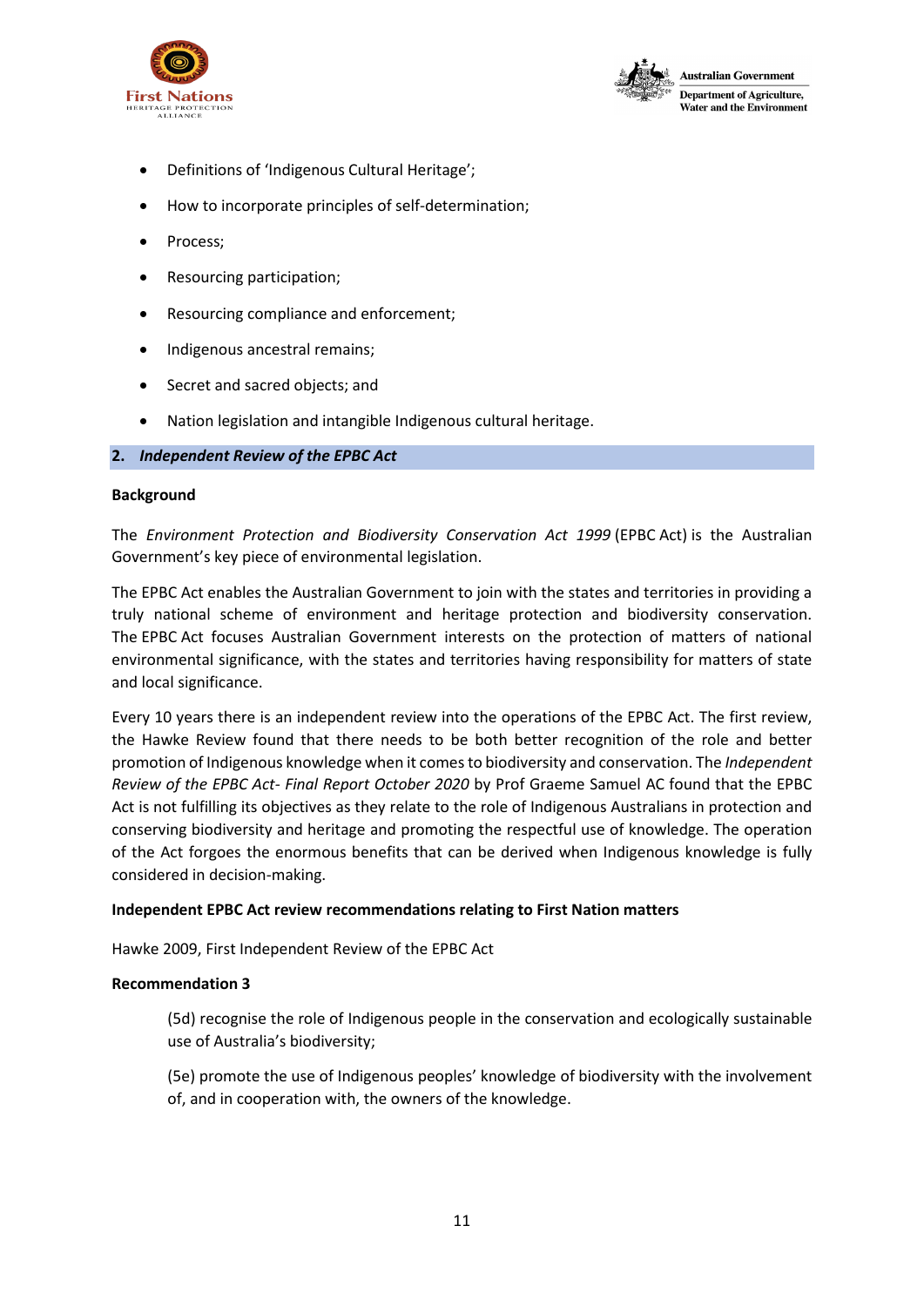



# Samuel 2020, Independent Review of the EPBC Act

# **Recommendation 5**

To harness the value and recognise the importance of Indigenous knowledge, the EPBC Act should require decision-makers to respectfully consider Indigenous views and knowledge. Immediate reform is required to:

- a) amend the Act to replace the Indigenous Advisory Committee with the Indigenous Engagement and Participation Committee. The mandate of the Committee will be to refine, implement and monitor the National Environmental Standard for Indigenous engagement and participation in decision-making
- b) adopt the recommended National Environmental Standard for Indigenous engagement and participation in decision-making
- c) amend the Act to require the Environment Minister to transparently demonstrate how Indigenous knowledge and science is considered in decision-making.

# **Themes from First Nations submissions to the review**

- The Act has an ad hoc approach to First Nations people and does not properly recognise the role and interests of First Nations people
- The Act does not recognise First Nations knowledge or land management practices of First Nations people in managing the environment
- Consultation with First Nations people should be mandated including decisions around management and access to lands, waters, seas, cultural and sacred sites.
- Free, Prior and Informed Consent (FPIC) should be explicit as a distinct requirement for interactions with First Nations people
- As per Australia's obligation as a signatory to the UNDRIP, consultation and engagement should be premised on FPIC which allows First Nations people to play an active role in decision making
- FPIC should be applied to consultations on any matters relating to Traditional Owners and done before any decisions are made
- Consultations under the EPBC Act should consider the restraints upon First Nations communities, including capacity, high cost of participation, remoteness, accessibility of information and timeframes
- State and Territory cultural heritage legislations are not adequately protecting cultural heritage
- State and Territories should ensure that any assessment and development processes engage early with First Nations people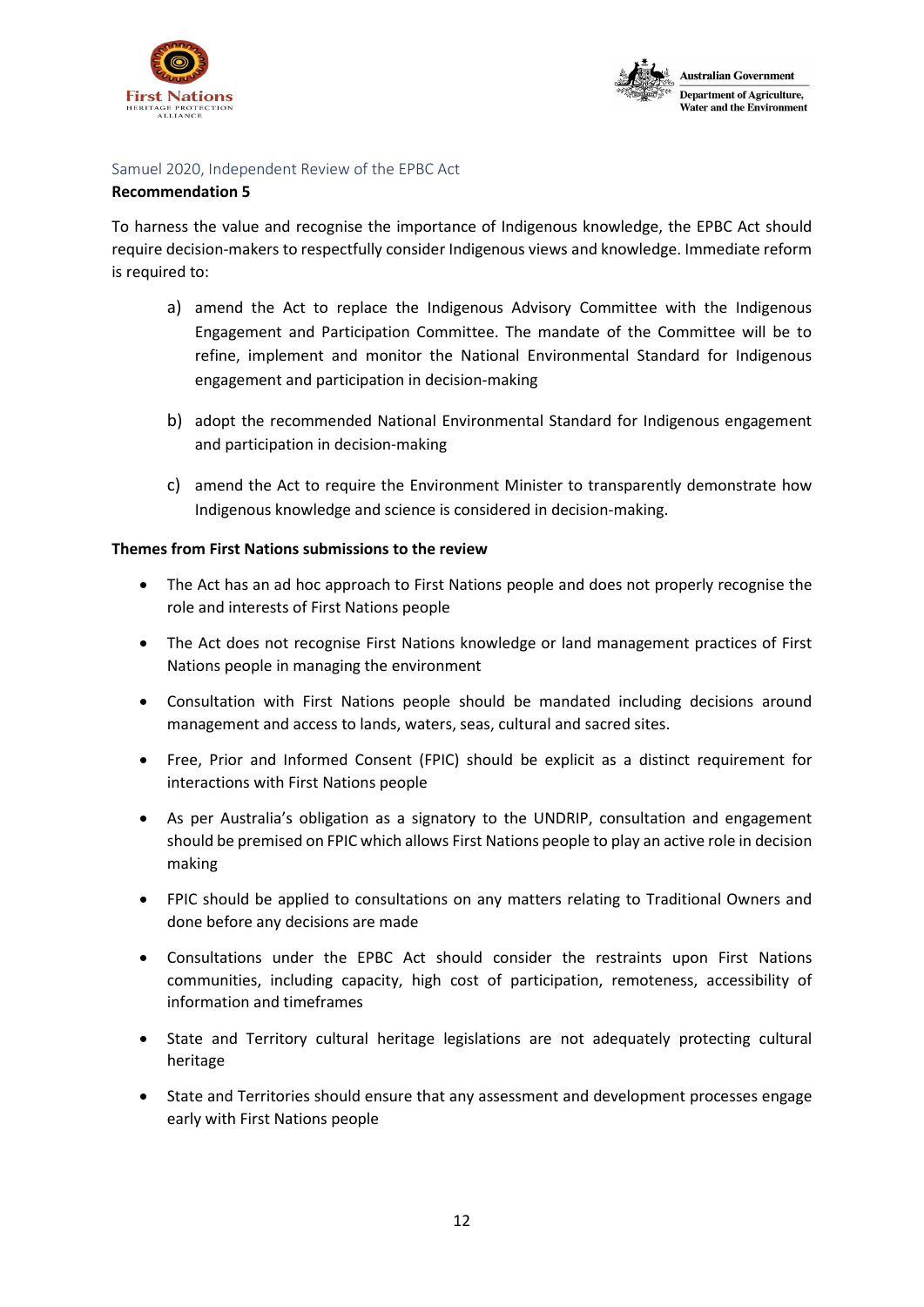



- State and Territories should have a role to play in executing processes and facilitation assessments, oversights, monitoring and assurance of outcomes with Federal responsibility to ensure consistency and transparency
- State and Territories should prioritise cultural heritage assessments early in the process, prior to approvals being made
- The ATSIHP Act needs to be amended, at a minimum with a set of national standards
- Indigenous Protected Ares should be recognised as a matter of national environmental significance
- The Australian Government is not meeting its obligations to international agreements on biodiversity
- The Act is slow to move and doesn't respond fast enough to increasing challenges with climate change, the oil and gas industry, land clearing and the emergence of IPAs
- The EPBC Act needs to be strengthened to protect First Nations cultural heritage protection
- Strengthen the Indigenous Advisory Council to have a stronger mandate

# **3. Joint Standing Committee inquiries into the destruction of Juukan Gorge: Interim and Final reports**

## **Background**

Following the destruction of the 48,000-year-old Juukan Gorge, the Federal Parliament's Joint Standing Committee on Northern Australia were tasked to undertake an inquiry into the failure to protect these sacred sites. The terms of reference included reviewing current Western Australian heritage legislation, the interaction of state First Nations heritage laws with Commonwealth laws, the effectiveness and adequacy of state and federal laws cultural heritage laws and opportunities for improvement. Furthermore it sought to understand the sequence of events and decision-making process undertaken by Rio Tinto.

*Never Again: Inquiry into the destruction of the 46,000-year-old caves at Juukan Gorge in the Pilbara region of Western Australia - interim report* was released in December 2020. It made seven recommendations, many of the recommendations were made to Rio Tinto, the resource sector and the Western Australian Government, with some recommendations made to the Australian Government. The majority of recommendations have been captured in the final report.

*A Way Forward: Final report into the destruction of Indigenous heritage sites at Juukan Gorge* was released in October 2021. The final report made eight recommendations, particularly to the state, territory and commonwealth governments through legislative reform and international ratification.

The inquiry received over 177 written submissions and 23 public hearings.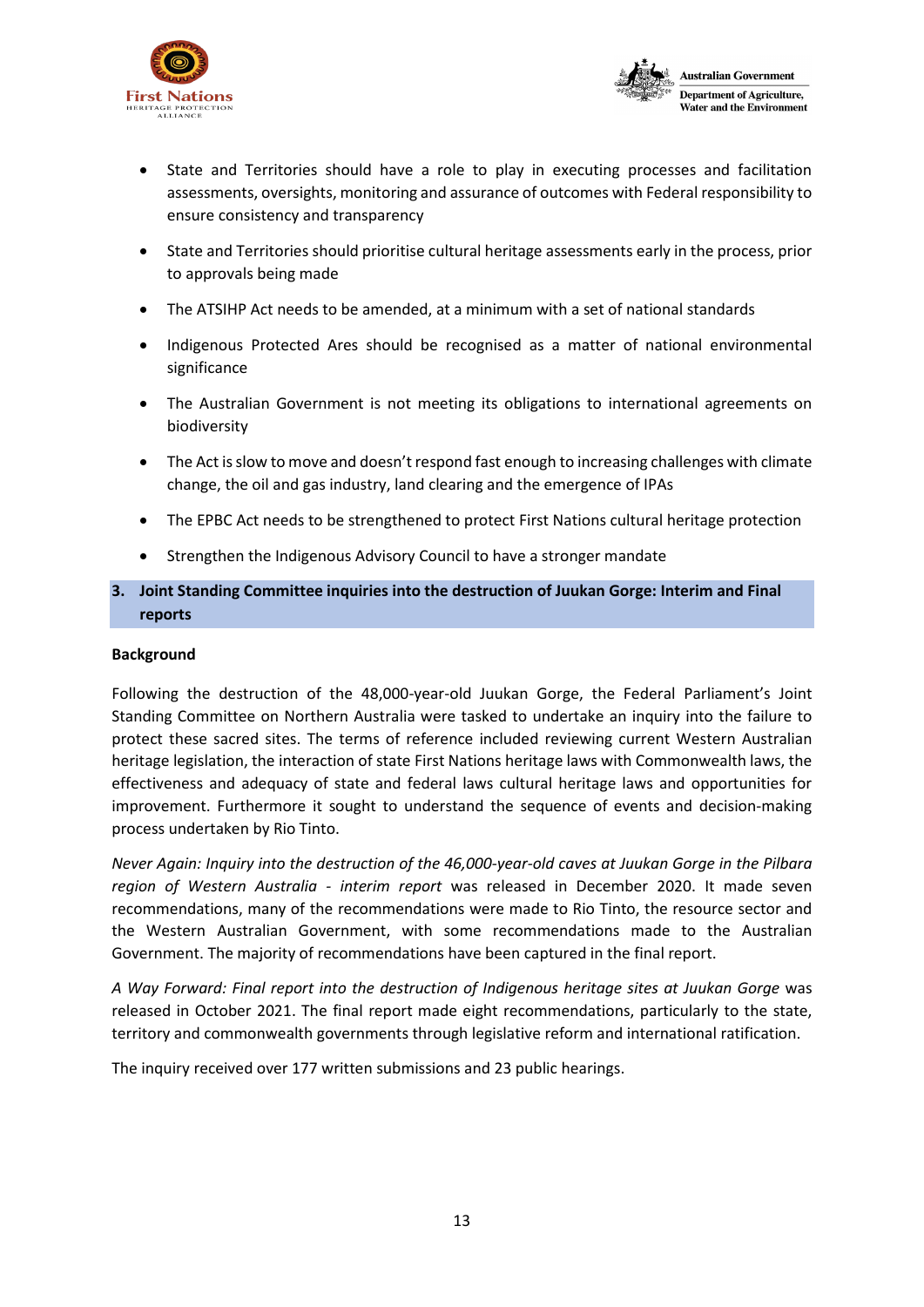



# **Recommendations in** *A Way Forward: Final report into the destruction of Indigenous heritage sites at Juukan Gorge*

- 1. Appoint the Minister for Indigenous Australians as the Minister responsible for Aboriginal and Torres Strait Islander cultural heritage by amending the ATSIHP Act and EBPC Act and transfer administrative responsibility to the portfolio agency of the Minister for Indigenous Australians.
- 2. Establish a definition and the primacy of cultural heritage by applying international standards for Aboriginal and Torres Strait Islander cultural heritage by ratifying the Convention for the Safeguarding of the Intangible Cultural Heritage 2003.
- 3. The Australian Government legislate a new framework for cultural heritage protection at the national level that is co-designed with Aboriginal and Torres Strait Islander people and sets out minimum standards in line with international law and Dhawura Ngilan.
- 4. Review the Native Title Act 1993 to implement standards around the negotiation of FPIC, prohibit gag clauses, explicitly delegate authority and responsibility to PBCs and Representative bodies and review the future act regime.
- 5. The Australian Government endorse and commit to implementing Dhawura Ngilan. Dhawura Ngilan articulates four visions that include making Aboriginal and Torres Strait Islander people the custodians of their heritage, that cultural heritage is central to Australian heritage, that cultural heritage is managed consistently across jurisdictions and that Aboriginal and Torres Strait Islander heritage is recognised for its global significance.
- 6. The Australian Government commit to a truth telling and reconciliation process and develop a model for truth-telling that encapsulates how cultural heritage has been managed, altered and destroyed. This process would allow others, such as individuals, governments and companies to join this journey.
- 7. The Australian Government establish and independent fund to administer funding for Prescribed Bodies Corporate (PBCs). Further, its recommends that PBCs be required to demonstrate transparency and accountability in their decision-making processes.
- 8. Amend the Native Title Act 1993 to require PBCs and Native Title Representative Bodies to demonstrate adequate consultation with, and consideration of, local community views prior to agreeing to the destruction/alternation of any cultural heritage sites.

# **Themes from First Nations submissions to the review**

- Cultural heritage legislation does not provide for adequate protection for First Nations peoples at the state, territory and commonwealth.
- The legislation on cultural heritage is inconsistent, including its management and definition across state, territory and commonwealth jurisdictions.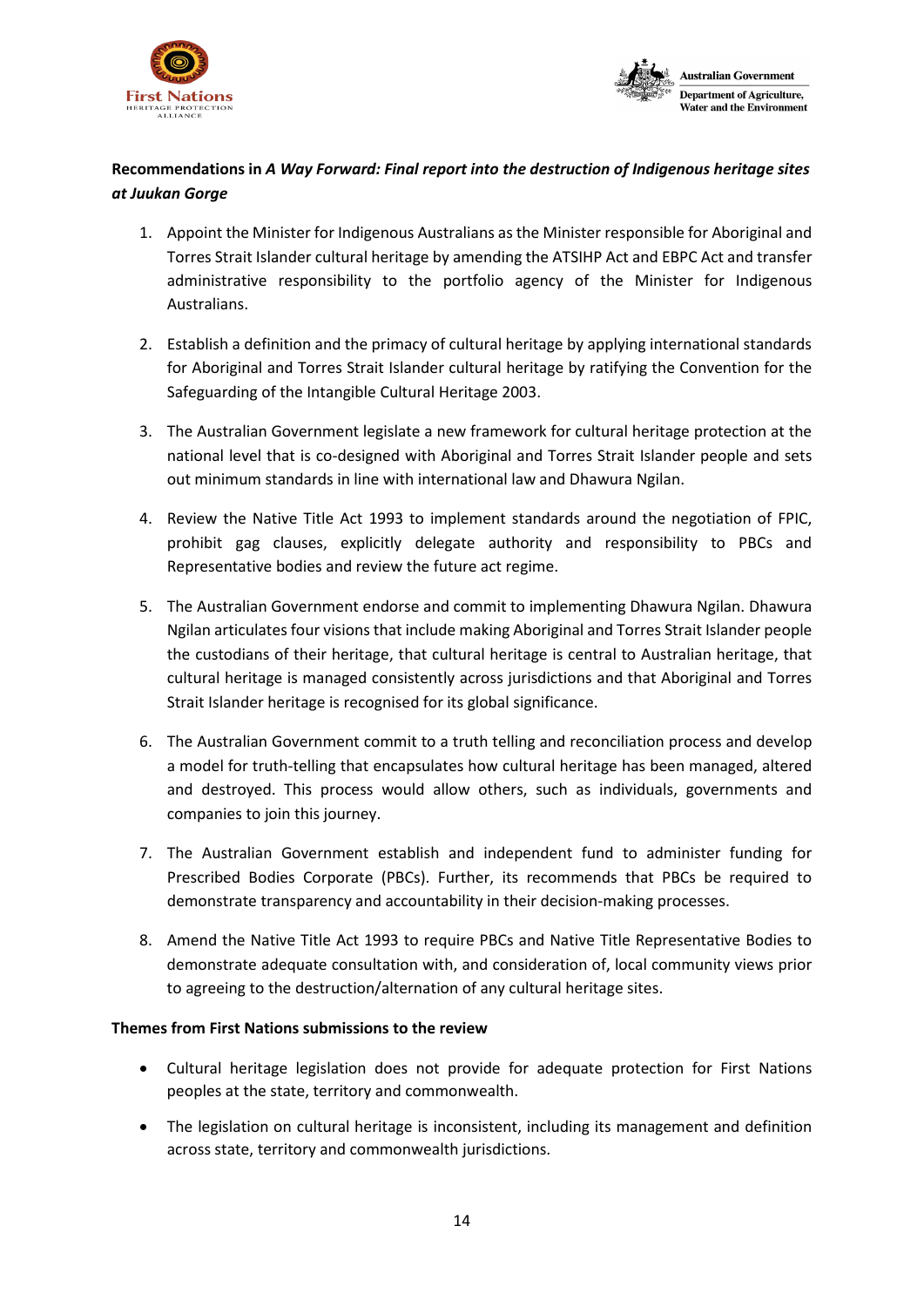



- Cultural heritage legislation across all jurisdictions needs reform.
- Cultural heritage is being destroyed at an alarming rate. Most ATSIHP Act applications approve cultural heritage destruction.
- Cultural heritage protection should be consistent with UNDRIP, consent and FPIC.
- Better recognition of intangible cultural heritage.
- ATSIHP is an Act of last resorts, its outdated and ineffective.
- The ATSIHP Act also is limited in operation due to constitutional arrangements and political relations between the States and Commonwealth.
- ATSIHP Act should be replaced with an effective legislative regime.
- Cultural heritage laws must honour commitments enshrined in the UNDRIP and work proactively to incorporate Declaration aims into domestic policy and legislation.
- Develop and implement best practice standards on cultural heritage protection for all State, Territories and Commonwealth legislation on cultural heritage protection.
- Best practice standards could be accredited and regulated.
- Decisions on development or resource use should not be made by politicians or bureaucrats. There is a power imbalance in this decision-making, where destruction is approved at a high rate.
- Any decisions on cultural heritage protection should be deferred to a national First Nations heritage commission. Or could be done through a dual authorisation process.
- Establish a new independent statutory body to regulate cultural heritage protection.
- Increase fines for cultural heritage destructions legislated by the commonwealth.
- Any inquiries should consider the interaction between *Native Title Act 1993* and cultural heritage regimes, including the future acts regime.
- The Confidentiality of ILUAs present a real problem for Traditional Owners. Further, ILUAs have short timeframes and negotiation periods. If Traditional Owners don't meet these timelines it leads to further loss of rights.
- Consent should not be assumed under ILUAs. Further, ILUAs need to be better regulated.
- Broad consent should be sought as there may be disputes in communities on the management and protection of sites.

# **4. Summary of older reviews of ATSIHP Act**

# **2009 Discussion Paper on the ATSIHP Act**

In 2009 the then Minister for the Environment, Heritage and the Arts proposed reform to the ATISHP Act. At the time of proposing reform to the Act, the Minister found that the Act had not been effective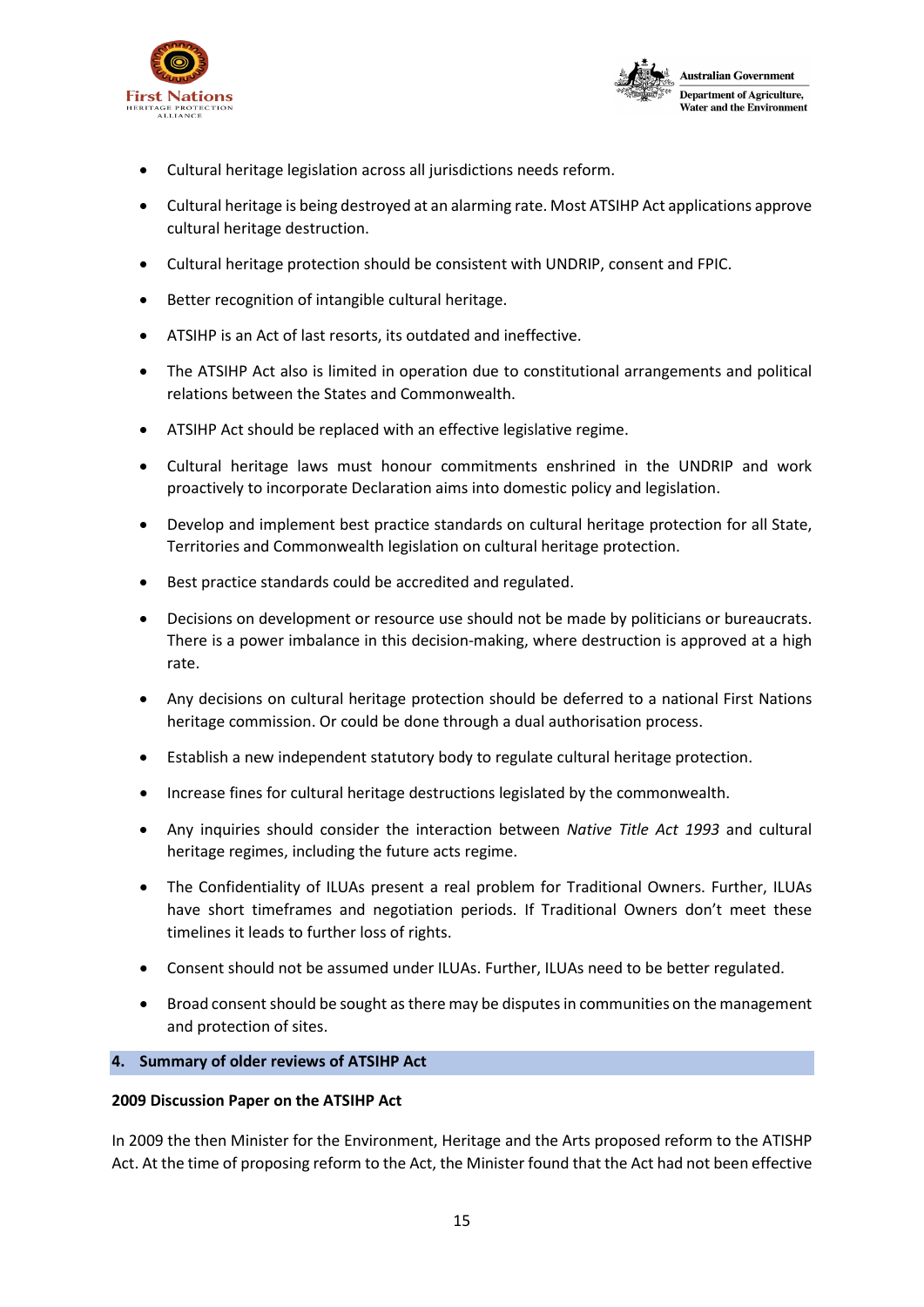



in meeting its purpose, which was to provide a direct and immediate means for the Commonwealth to protect traditional areas and objects when there are gaps in state and territory legislation. It was identified that the Act had not been an effective means of protecting traditional areas and objects, for example 93% of applications since 1984 had not resulted in a declaration. Furthermore, the Act was intended as a short-term measure which has led to a number of problems with the legislation.

The Minister released a discussion paper that set out the options to amend or replace the Act.

It also recommended improvements for First Nations heritage protection laws in every state and territory, based on a common set of standards. The changes proposed included strong protection for traditional areas and objects, a central role for traditional custodians in decision-making, opportunities for early engagement with traditional custodians in planning processes and decision-making.

The aim of the reform was:

- To ensure that Indigenous Australians have the best opportunities to protect their heritage; and
- Cut duplication and red tape by establishing a nationally consistent approach to protecting Indigenous heritage based on best practice standards.

The proposed reform never progressed.

# **Evatt 1996, Review of the** *Aboriginal and Torres Strait Islander Heritage Protection Act 1984*

# Background

The *Aboriginal and Torres Strait Islander Heritage Protection Act 1984* is the key piece of Commonwealth legislation relating to cultural heritage protections. The purpose of the ATSIHIP Act is to preserve and protect places, areas and objects of a particular significance to First Nations people and for related purposes. It enables the Minister to make short term and long-term declarations to protect areas, and objects with significance.

The ATSIHP Act was designed as interim legislation with a proposed life of two years with the view that it would be replaced by more comprehensive legislation dealing with Aboriginal land rights, native title and cultural heritage.

The Hon. Elizabeth Evatt AC was tasked with providing a comprehensive review of the ATISHP Act over a six-month period. Her review found that the original intent of the ATSIHIP Act was that it would operate only where State and Territory laws did not provide adequate protection or did not exist, and as a measure of last resort. Further, Ministerial decisions on cultural heritage matters had been the subject of several high profile court challenges<sup>[15](#page-15-0)</sup>. At the time of undertaking the review in 1996, the Act had only been amended to repeal the sunset clause and insert a section that only applies in Victoria.

<span id="page-15-0"></span><sup>15</sup> Explanatory Memorandum, Aboriginal and Torres Strait Islander Heritage Protection Bill 1998 (cth)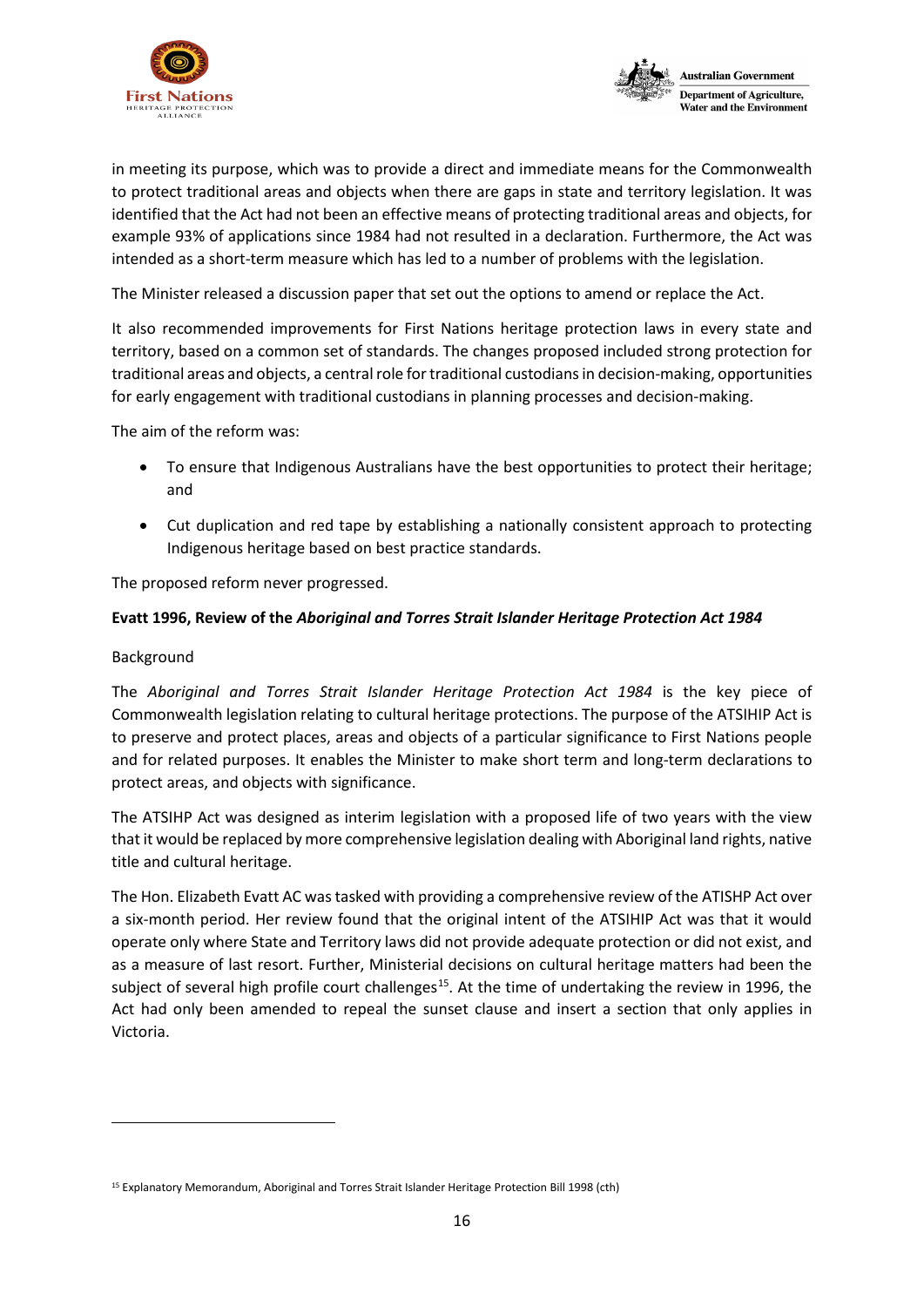



The review consulted with Aboriginal and Torres Strait Islander communities, State and Territory governments, business and industry and received 68 written submissions. Of these submissions, 38% of submissions were from Aboriginal organisations and individuals.

Goals for reform of the Act

There have been developments in thinking, law and policy since the mid-1990s when the Evatt Review was undertaken, however, some recommendations remain relevant today.

Rather than explore the lengthy recommendations, it is worth considering the goals for reform of the legislation. These include:

- To respect and support the living culture, traditions and beliefs of Aboriginal people and to recognise their role and interest in the protection and control of heritage
- To retain the basic principles of the ATSIHP Act as an Act of last resort
- To ensure that the ATSIHP Act can fulfil its role as a measure of last resort by encouraging States and Territories to adopt minimum standards for the protection of Aboriginal cultural heritage as part of their primary protection regimes
- To avoid duplication and overlap with State and Territory jurisdictions by recognition and accreditation of their processes
- To provide access to an effective process for the protection of areas and objects significant to Aboriginal people
- To provide a process that operates in a consistent manner, according to clear procedures, in order to avoid unnecessary duplication, delays and costs
- To ensure that Aboriginal people participate in decisions about the protection of their significant sites and that their wishes are taken fully into account
- To ensure that heritage protection laws benefit all Aboriginal people, whether or not they in traditional lifestyle, whether they are urban, rural or remote. The objective should be to protect living culture/tradition as Aboriginal people see it now.

The recommendations from the Evatt Review have not been implemented.

# **5. Reference list**

Department of Environment and Heritage, *The Aboriginal and Torres Strait Islander Heritage Protection Act 1984: Guide to purposes, applications and decision-making*, August 2009.

Evatt, E (1996), Parliament of Australia, *Review of the Aboriginal and Torres Strait Islander Heritage Protection Act 1984* (Report no. 170 of 1996, July 1996)

Explanatory Memorandum (1998), *Aboriginal and Torres Strait Islander Heritage Protection Bill 1998* (Cth)

Hawke, A (2009), *The Australian Environmental Act: Report of the Independent review of the Environment Protection and Biodiversity Conservation Act 1999*, Canberra.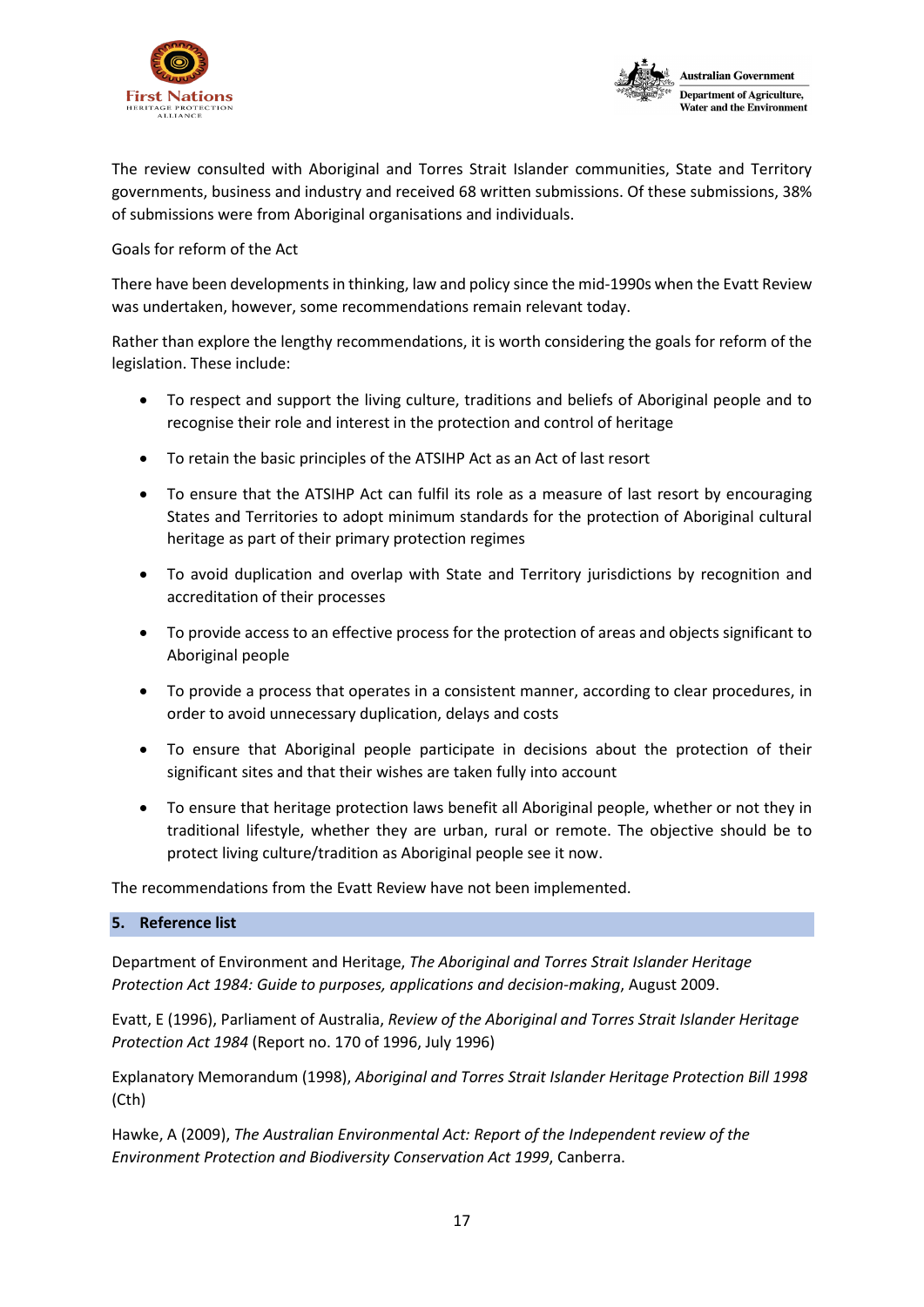



Heritage Chairs of Australia and New Zealand (2020), *Dhawura Ngilan: A vision for Aboriginal and Torres Strait Islander heritage in Australia,* Canberra.

The Joint Standing Committee on Northern Australia (2020), *Never Again: Inquiry into the destruction of 46,000-year-old caves at the Juukan Gorge in the Pilbara region of Western Australia - Interim Report*, Commonwealth of Australia, Canberra.

The Joint Standing Committee on Northern Australia (2021) A Way Forward: Final report into the destruction of Indigenous heritage sites at Juukan Gorge, Commonwealth of Australia, Canberra.

<span id="page-17-0"></span>Samuel, G (2020), *Independent Review of the EPBC Act - Final Report*, Department of Agriculture, Water and the Environment, Canberra.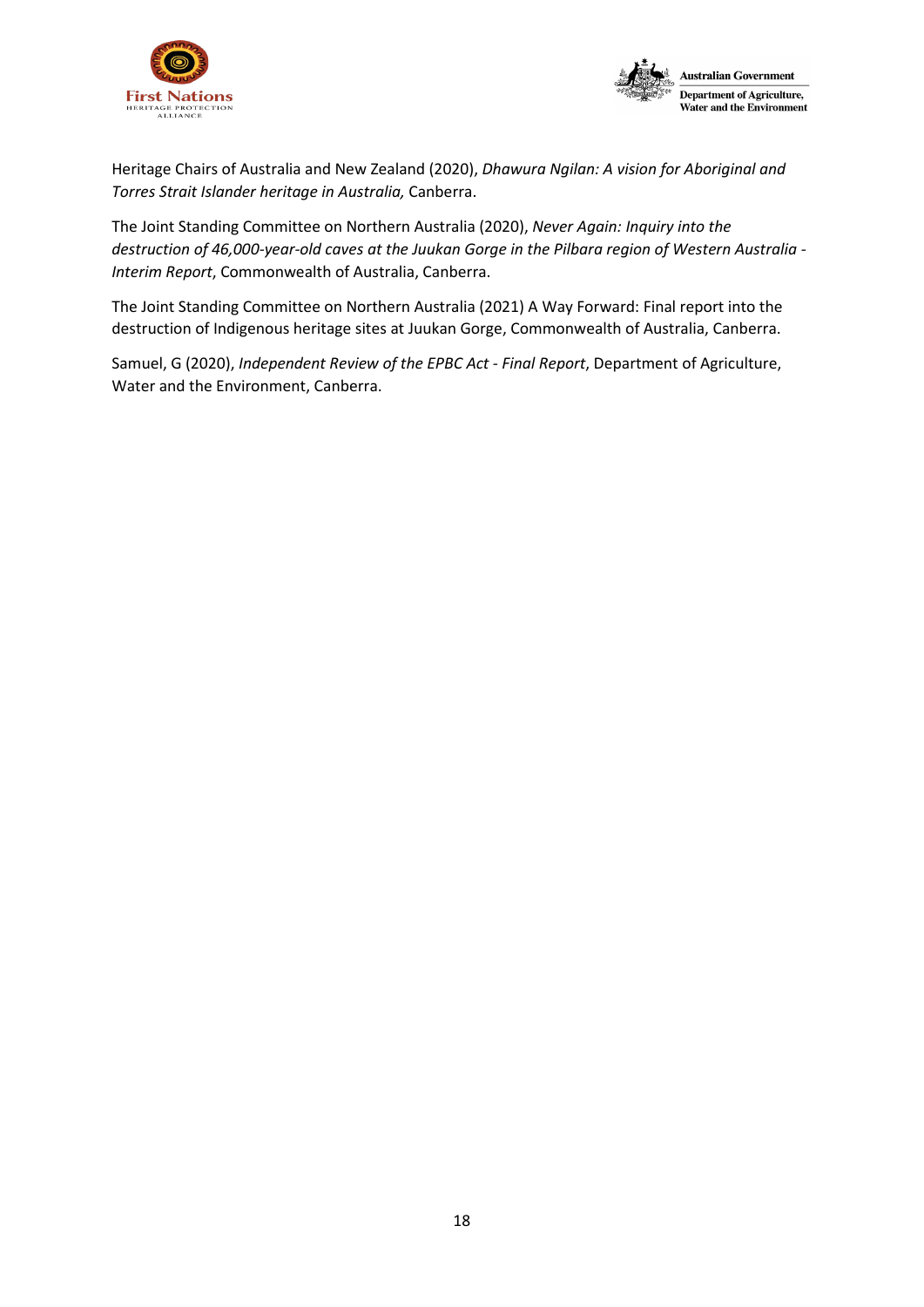



# **Appendix 2** – Summary of International instruments, Commonwealth, State and Territory legislation and dealing with First Nations cultural heritage

*Table 1: Summary of instruments and legislation*

| Instrument/legislation                                                                          | <b>Summary</b>                                                                                                                                                                                                                                                                                                                                                                                                                                                                                                                                                                                                                                                                                                     |
|-------------------------------------------------------------------------------------------------|--------------------------------------------------------------------------------------------------------------------------------------------------------------------------------------------------------------------------------------------------------------------------------------------------------------------------------------------------------------------------------------------------------------------------------------------------------------------------------------------------------------------------------------------------------------------------------------------------------------------------------------------------------------------------------------------------------------------|
| <b>United Nations</b><br>Declaration on the<br><b>Rights of Indigenous</b><br>Peoples           | The UN Declaration on the Rights of Indigenous (UNDRIP) is an<br>important document which articulates world Indigenous peoples' rights<br>to set and pursue their own priorities for development, and to maintain<br>and control their cultural heritage. This has not been formally adopted<br>into Australian law, but it was endorsed in 2009. There are remaining<br>steps to be taken before UNDRIP can be adopted into national law.<br>Much of the content of UNDRIP is relevant to consideration of cultural<br>heritage laws. The key provisions of UNDRIP include that Indigenous<br>people have the right to, Article 11, Article 12, Article 13, Article 14,<br>Article 31, Article 32 and Article 40. |
| <b>Environment Protection</b><br>and Biodiversity<br><b>Conservation Act 1999</b><br>(EPBC Act) | The EPBC Act enables the Australian Government to join with the states<br>and territories in providing a national scheme of environment and<br>heritage protection and biodiversity conservation.                                                                                                                                                                                                                                                                                                                                                                                                                                                                                                                  |
|                                                                                                 | The EPBC Act is designed as a means of protecting a defined set of<br>'protected matters', including cultural heritage where it is of national<br>significance, through assessment and approvals processes. Decision<br>making power sits with the Minister for the Environment (or their<br>delegate). The EPBC Act focuses Australian Government interests on the<br>protection of matters of national environmental significance, with the<br>states and territories having responsibility for matters of state and local<br>significance.                                                                                                                                                                      |
| <b>Underwater Cultural</b><br>Heritage Act 2018<br>(UCH)                                        | The UCH Act continues the protection of Australia's shipwrecks, and has<br>broadened protection to sunken aircraft and other types of underwater<br>cultural heritage including Australia's Aboriginal and Torres Strait<br>Islander Underwater Cultural Heritage in Commonwealth waters.                                                                                                                                                                                                                                                                                                                                                                                                                          |
|                                                                                                 | The UCH Act also continues much of the successful policy framework<br>established under the Historic Shipwrecks Act and implements the<br>recommendations from the public Review of the Historic Shipwrecks Act<br>1976 and consideration of the requirements arising from the UNESCO<br>2001 Convention on the Protection of the Underwater Cultural Heritage<br>(the UNESCO 2001 Convention).                                                                                                                                                                                                                                                                                                                    |
| <b>Protection of Movable</b><br>Cultural Heritage Act<br>1986                                   | The Protection of Movable Cultural Heritage Act 1986 ensures objects<br>that have cultural significance remain in Australia. The Act also provides<br>for the return of foreign cultural property which has been illegally<br>exported from other countries and imported into Australia.                                                                                                                                                                                                                                                                                                                                                                                                                           |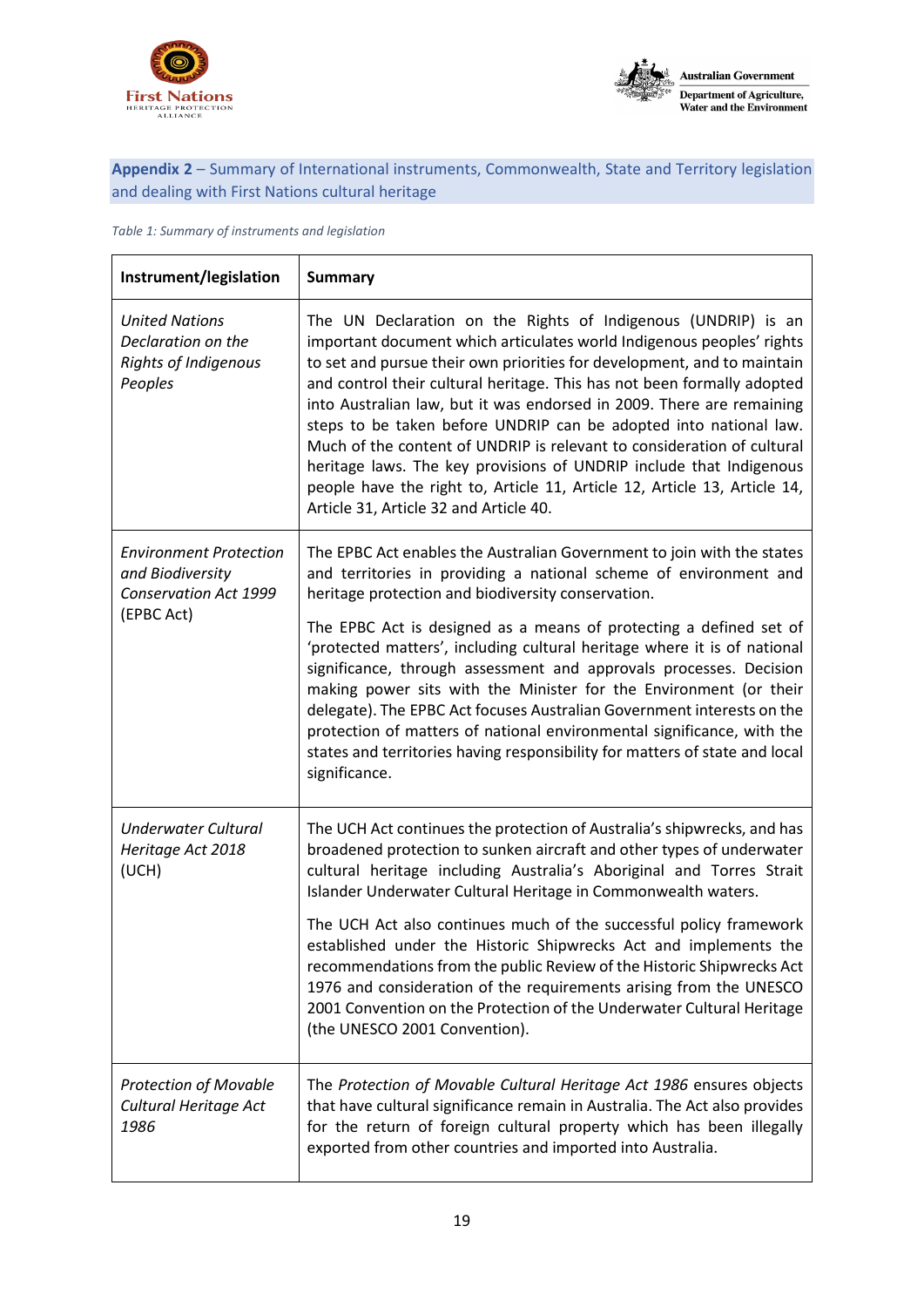



| Instrument/legislation         | <b>Summary</b>                                                                                                                                                                                                                                                                                                                                                                                                                                                                                                                                                                                                                                                                                         |
|--------------------------------|--------------------------------------------------------------------------------------------------------------------------------------------------------------------------------------------------------------------------------------------------------------------------------------------------------------------------------------------------------------------------------------------------------------------------------------------------------------------------------------------------------------------------------------------------------------------------------------------------------------------------------------------------------------------------------------------------------|
|                                | The Protection of Movable Cultural Heritage Regulations 2018 contain<br>the National Cultural Heritage Control List, which specifies the<br>categories of Australian cultural property subject to export control. The<br>Explanatory Statement outlines the purpose of the Regulations.                                                                                                                                                                                                                                                                                                                                                                                                                |
| Copyright Act 1968             | The Copyright Act 1968 grants automatic rights to the creators and<br>owners of literary, dramatic, artistic or musical works and other subject<br>matter such as films and recordings.                                                                                                                                                                                                                                                                                                                                                                                                                                                                                                                |
|                                | Indigenous people who are the copyright owners of their works have the<br>exclusive right to prohibit or do certain acts such as publish, reproduce,<br>communicate and adapt their work. Similarly, where Indigenous people<br>are the owners of copyright in films or sound recordings, they can<br>prevent or permit reproduction of the film and sound recording. Being<br>the holders of these rights allows them to control their own individual<br>creative works and outputs.                                                                                                                                                                                                                  |
|                                | Indigenous Cultural Intellectual Property (ICIP) refers to all the rights<br>that Indigenous people have, and want to have, to protect their<br>traditional arts and culture. Sometimes the words "Cultural Heritage"<br>are used to mean the same thing. The idea of ICIP is based on the<br>principle of self-determination.                                                                                                                                                                                                                                                                                                                                                                         |
| Native Title Act 1993<br>(NTA) | The NTA provides a framework for recognising and protecting the<br>traditional rights and interests of Aboriginal and Torres Strait Islander<br>people on areas of land and waters where native title has not been<br>extinguished. This can include vacant Crown land and reserves, forests<br>and parks, as well as seas and inland waters.                                                                                                                                                                                                                                                                                                                                                          |
|                                | Once a claim has been lodged and continuing through to the Federal<br>Court making a determination that native title rights exists, the native<br>title group has procedural rights when certain developments may<br>impact upon their rights. These include the right to be notified, to make<br>comment, or in certain circumstance, to negotiate an agreement about<br>the how the development will be carried out. While this process may<br>provide some opportunity for the native title group to negotiate cultural<br>heritage protections, the NTA is not designed for this purpose, and does<br>not provide the native title holders a final say in respect to cultural<br>heritage matters. |
|                                | Once the Federal Court makes a determination that rights exist, the NTA<br>requires native title holders to establish a corporation called a<br>Prescribed Body Corporate (PBC) to manage and protect their native<br>title rights and interests. These corporations are called 'prescribed<br>bodies' because they have certain prescribed obligations under the NTA,<br>including a requirement to incorporate under the Corporations<br>(Aboriginal and Torres Strait Islander Act) 2006 (CATSI Act).                                                                                                                                                                                               |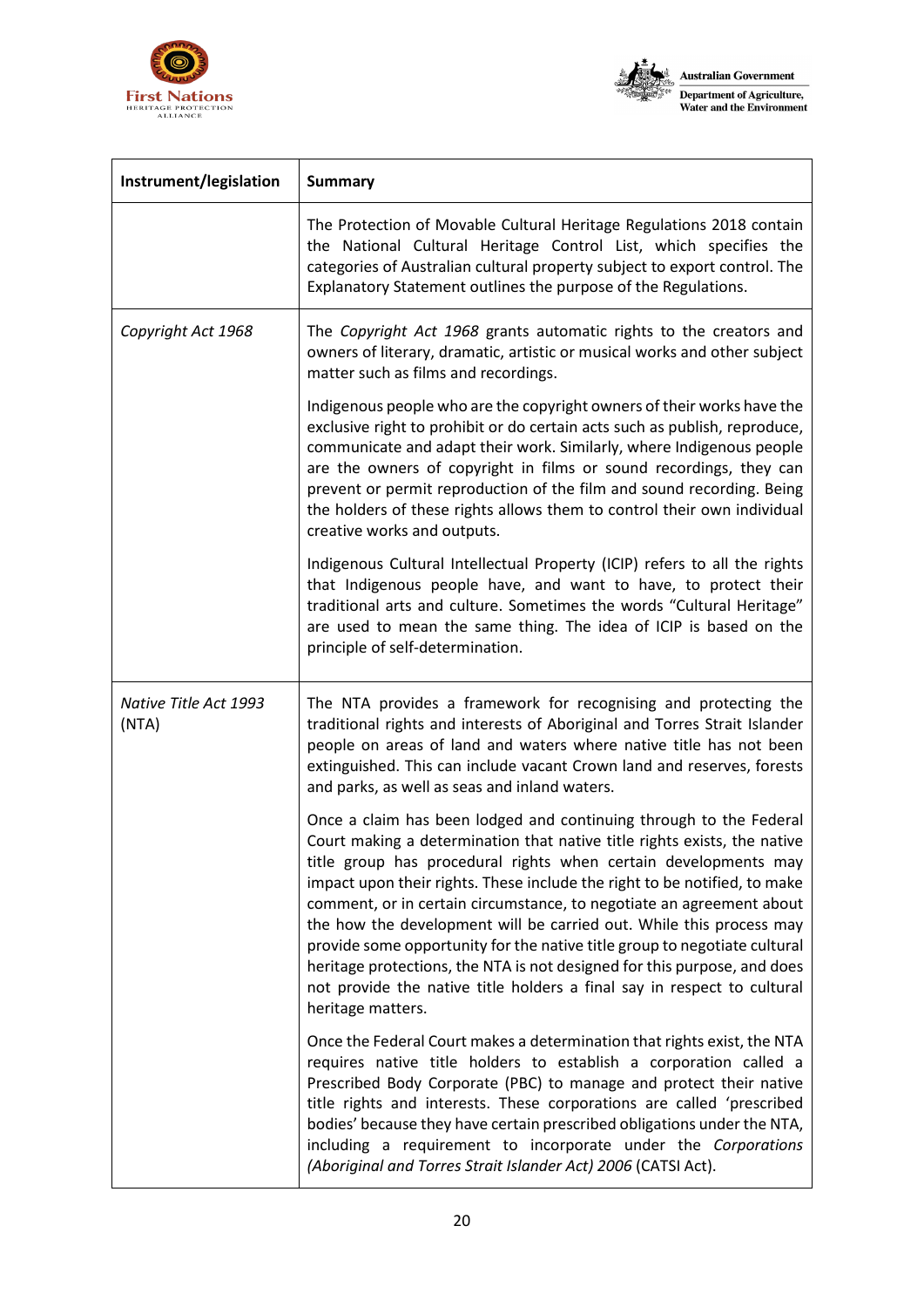



| Instrument/legislation                                                                                                        | <b>Summary</b>                                                                                                                                                                                                                                                                                                                                                                                                                                                                                                                                                                            |
|-------------------------------------------------------------------------------------------------------------------------------|-------------------------------------------------------------------------------------------------------------------------------------------------------------------------------------------------------------------------------------------------------------------------------------------------------------------------------------------------------------------------------------------------------------------------------------------------------------------------------------------------------------------------------------------------------------------------------------------|
| <b>National Parks and</b><br>Wildlife Act 1974 (NSW)<br>(NPW Act)                                                             | The National Parks and Wildlife Act 1974 (NSW) (NPW Act) is the main<br>law in NSW that protects Aboriginal culture and heritage. The NPW Act<br>is managed by the Minister for Energy and Environment with assistance<br>from the National Parks and Wildlife Service along with its Chief<br>Executive.                                                                                                                                                                                                                                                                                 |
|                                                                                                                               | The Office of Environment and Heritage is responsible for protecting<br>Aboriginal culture and heritage in NSW.                                                                                                                                                                                                                                                                                                                                                                                                                                                                           |
|                                                                                                                               | The Aboriginal Cultural Heritage Advisory Committee advises the<br>Minister on matters relating to the identification, assessment and<br>management of Aboriginal culture and heritage (s.28).                                                                                                                                                                                                                                                                                                                                                                                            |
| Aboriginal Heritage Act<br>2006 (VIC) (Act)                                                                                   | Indigenous heritage is protected by a single Act within Victoria, the<br>Aboriginal Heritage Act 2006 (VIC) (Act), which protects Aboriginal<br>Objects, Aboriginal Areas and Aboriginal cultural heritage. The Act is<br>administered by the Minister for Aboriginal Affairs and the Victorian<br>Department of Premier and Cabinet.                                                                                                                                                                                                                                                     |
|                                                                                                                               | The Act protects Aboriginal cultural heritage and Aboriginal intangible<br>heritage (s.1) which is defined to include:                                                                                                                                                                                                                                                                                                                                                                                                                                                                    |
|                                                                                                                               | for Aboriginal cultural heritage, Aboriginal places, Aboriginal<br>٠<br>objects and Aboriginal ancestral remains which are each subject<br>to their own definition (s.4); and<br>for Aboriginal intangible heritage, any knowledge of or<br>$\bullet$<br>expression of Aboriginal tradition, other than Aboriginal cultural<br>heritage, and includes oral traditions, performing arts, stories,<br>rituals, festivals, social practices, craft, visual arts, and<br>environmental and ecological knowledge, but does not include<br>anything that is widely known to the public (s.79B). |
| <b>Aboriginal Cultural</b><br>Heritage Act 2003 (Qld)<br><b>Torres Strait Islander</b><br>Cultural Heritage Act<br>2003 (Qld) | The <i>Aboriginal Cultural Heritage Act 2003</i> (Qld) and the <i>Torres Strait</i><br>Islander Cultural Heritage Act 2003 (Qld) (Indigenous Cultural Heritage<br>Acts) are the main laws in Queensland that protect Indigenous cultural<br>heritage.                                                                                                                                                                                                                                                                                                                                     |
|                                                                                                                               | The Indigenous Cultural Heritage Acts are administered by the Minister<br>for Aboriginal and Torres Strait Islander Partnerships and the Cultural<br>Heritage Unit of the Department of Aboriginal and Torres Strait Islander<br>Partnerships (DATSIP). These Acts largely mirror each other.                                                                                                                                                                                                                                                                                             |
| Aboriginal Heritage Act<br>1988 (SA)                                                                                          | Indigenous heritage in South Australia is protected by the Aboriginal<br>Heritage Act 1988 (SA) (Act).                                                                                                                                                                                                                                                                                                                                                                                                                                                                                    |
|                                                                                                                               | The responsible Minister for the Act is the Minister for Aboriginal Affairs<br>and Reconciliation.                                                                                                                                                                                                                                                                                                                                                                                                                                                                                        |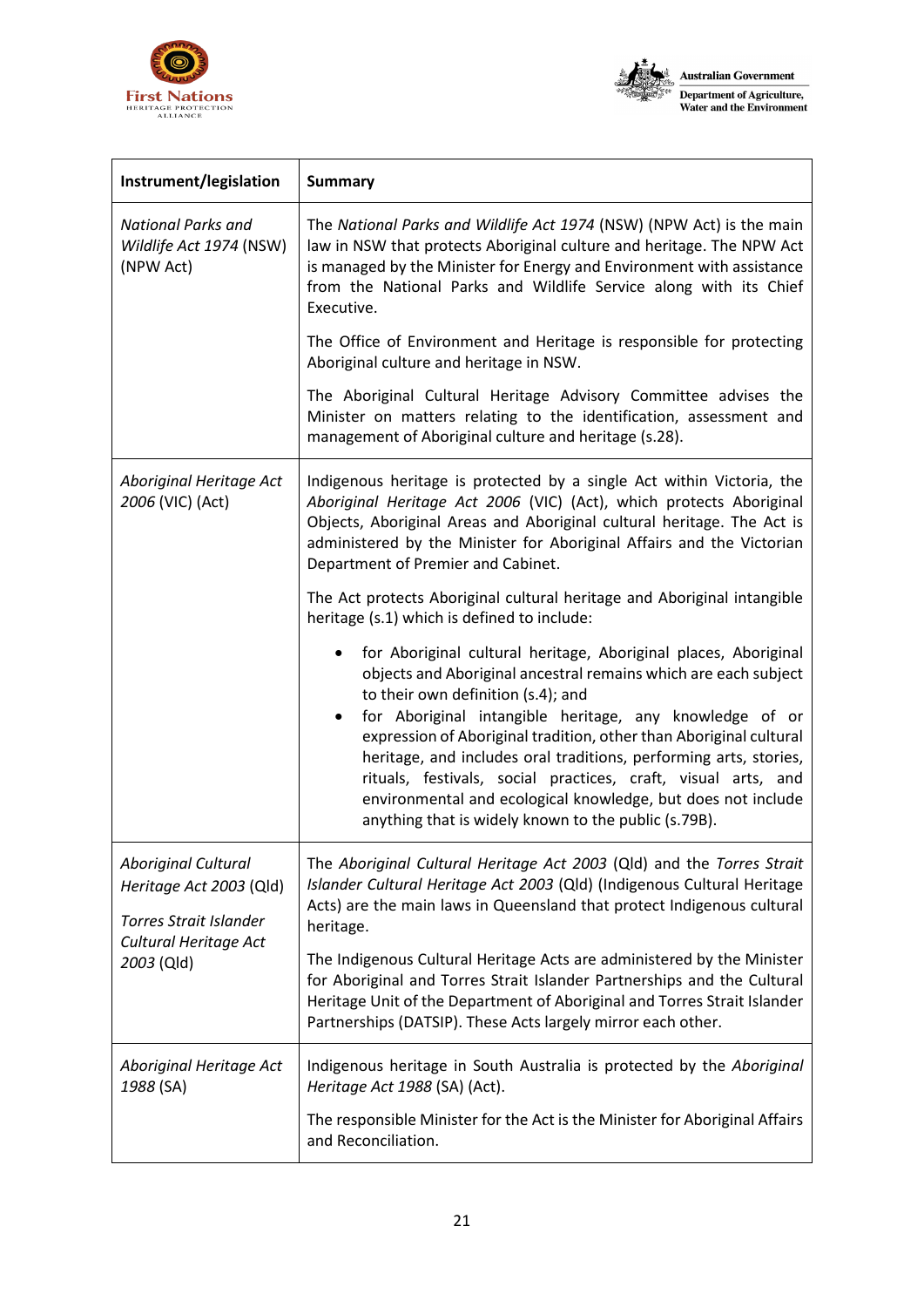



| Instrument/legislation                                                                       | <b>Summary</b>                                                                                                                                                                                                                                                                                                                                                                                                                                                                                                                                                                             |
|----------------------------------------------------------------------------------------------|--------------------------------------------------------------------------------------------------------------------------------------------------------------------------------------------------------------------------------------------------------------------------------------------------------------------------------------------------------------------------------------------------------------------------------------------------------------------------------------------------------------------------------------------------------------------------------------------|
|                                                                                              | The Act is managed by the South Australian Department of the Premier<br>and Cabinet.                                                                                                                                                                                                                                                                                                                                                                                                                                                                                                       |
|                                                                                              | Under the Act, the Minister's functions include protecting and<br>preserving Aboriginal sites, objects and remains, searching for<br>Aboriginal sites or objects, and researching Aboriginal heritage (s.5).                                                                                                                                                                                                                                                                                                                                                                               |
|                                                                                              | In carrying out these functions, the Minister must consider relevant<br>recommendations of the State Aboriginal Heritage Committee.                                                                                                                                                                                                                                                                                                                                                                                                                                                        |
| Aboriginal Heritage Act<br>1972 (WA)<br><b>Aboriginal Cultural</b><br>Heritage Act 2021 (WA) | The Aboriginal Heritage Act 1972 (WA) continues to operate in Western<br>Australia, but will be superseded, upon the completion of regulations,<br>by the Aboriginal Cultural Heritage Act 2021 (ACH Act)                                                                                                                                                                                                                                                                                                                                                                                  |
|                                                                                              | The ACH Act provides a new framework for the recognition, protection,<br>conservation and preservation of Aboriginal cultural heritage.<br>Before the ACH Act comes into operation there will be a transitional<br>period of at least 12 months during which the regulations, statutory<br>guidelines and operational policies will be developed to ensure the ACH<br>Act will have its intended effects. The transitional period will allow for<br>the new Aboriginal cultural heritage management system to be fully<br>established and to enable parties to prepare for the new system. |
|                                                                                              | During the transitional period the Aboriginal Heritage Act 1972 will<br>remain in force to allow proponents to continue to seek section 18<br>consent for any activity that will impact Aboriginal sites. Any section 18<br>consents applied for and granted during this period will be limited to 5<br>years and will be subject to additional protection mechanisms, including<br>the requirement to report new information about the existence or the<br>characteristics of Aboriginal cultural heritage.                                                                               |
| Aboriginal Heritage Act<br>1975 (Tas)                                                        | Indigenous Heritage in Tasmania is protected primarily by the Aboriginal<br>Heritage Act 1975 (Tas) (Aboriginal Heritage Act). The Aboriginal<br>Heritage Act establishes a scheme for the protection of Aboriginal relics<br>(which are broadly defined to include objects, places and sites). The<br>Aboriginal Heritage Act is administered by the Minister for Heritage<br>through Aboriginal Heritage Tasmania in the Department of Primary<br>Industries, Parks, Water and Environment (Department).                                                                                 |
|                                                                                              | Indigenous heritage, which is in or on reserved land, may also be<br>protected by the National Parks and Reserves Management Act 2002<br>(Tas) (NPRM Act), which provides for broader management of reserved<br>lands. The NPRM Act is administered by the Minister for Crown Lands in<br>the Department.                                                                                                                                                                                                                                                                                  |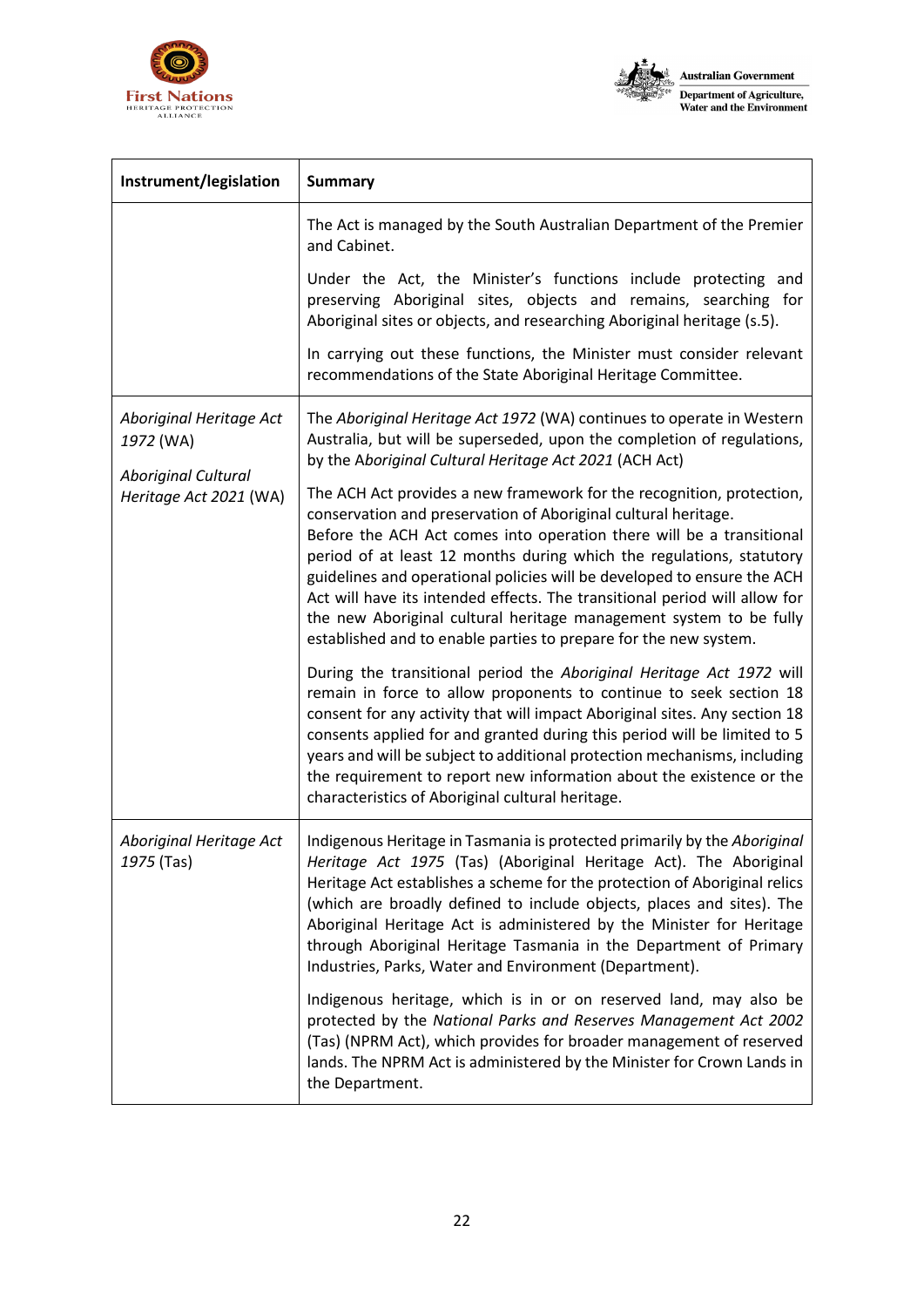



| Instrument/legislation                                                | <b>Summary</b>                                                                                                                                                                                                                                                                                                                                                                                                                                                                                                                                            |
|-----------------------------------------------------------------------|-----------------------------------------------------------------------------------------------------------------------------------------------------------------------------------------------------------------------------------------------------------------------------------------------------------------------------------------------------------------------------------------------------------------------------------------------------------------------------------------------------------------------------------------------------------|
| Northern Territory<br><b>Aboriginal Sacred Sites</b><br>Act 1989 (NT) | The Northern Territory Aboriginal Sacred Sites Act 1989 (NT) (NTASS Act)<br>is the primary legislation for the protection of Indigenous heritage in the<br>Northern Territory.                                                                                                                                                                                                                                                                                                                                                                            |
|                                                                       | The NTASS Act creates a Register of Aboriginal sacred sites (s.10(d)) and<br>a procedure for people who want to enter onto, use, or carry out works<br>on, sacred sites for them to obtain approval (s.19B). The NTASS Act also<br>establishes criminal offences for entering onto or damaging sacred sites<br>(Part IV). The NTASS Act is administered by the Minister for Aboriginal<br>Affairs.                                                                                                                                                        |
|                                                                       | The Aboriginal Land Rights Act (Northern Territory) 1976 (Cth) (ALRA) is<br>Commonwealth legislation allowing for the granting of Aboriginal<br>freehold title to the Traditional Owners. About 50% of the Northern<br>Territory is now held as Aboriginal freehold, allowing traditional owners<br>to consent or veto all activity on their lands, a power often used to<br>protect sacred sites and cultural heritage. ALRA also establishes a<br>criminal offence for entering or remaining on a sacred site without a<br>legally valid reason (s.69). |
| Heritage Act 2011 (NT)                                                | The Heritage Act 2011 (NT) (Heritage Act) sets up a system for assessing,<br>declaring and protecting heritage places in the Northern Territory. The<br>Heritage Act is administered by the Minister for Arts, Culture and<br>Heritage and the Department of Lands, Planning and the Environment.                                                                                                                                                                                                                                                         |
| Heritage Act 2004 (ACT)                                               | The Heritage Act 2004 (ACT) (Act) is the primary legislation in the ACT<br>that protects Indigenous heritage. The Act deals with the protection of<br>Aboriginal, non-Indigenous and natural heritage, as well as Aboriginal<br>objects and places.                                                                                                                                                                                                                                                                                                       |
|                                                                       | The Act is managed by the Minister for the Environment, Minister for<br>Heritage and Minister for Sustainable Building and Construction<br>(Minister), with support from the ACT Heritage Council (Council) and<br>ACT Heritage (part of the Environment, Planning and Sustainable<br>Development Directorate).                                                                                                                                                                                                                                           |
|                                                                       | The Act protects the following:                                                                                                                                                                                                                                                                                                                                                                                                                                                                                                                           |
|                                                                       | Aboriginal objects - objects associated with Aboriginal people<br>because of Aboriginal tradition and;<br>Aboriginal places - places associated with Aboriginal people<br>because of Aboriginal tradition.<br>Aboriginal tradition is defined to mean customs, rituals,<br>institutions, beliefs or general way of life of Aboriginal people<br>(s.9).                                                                                                                                                                                                    |

Commonwealth Cultural Heritage Legislation

*Aboriginal and Torres Strait Islander Heritage Protection Act 1984* (Cth)